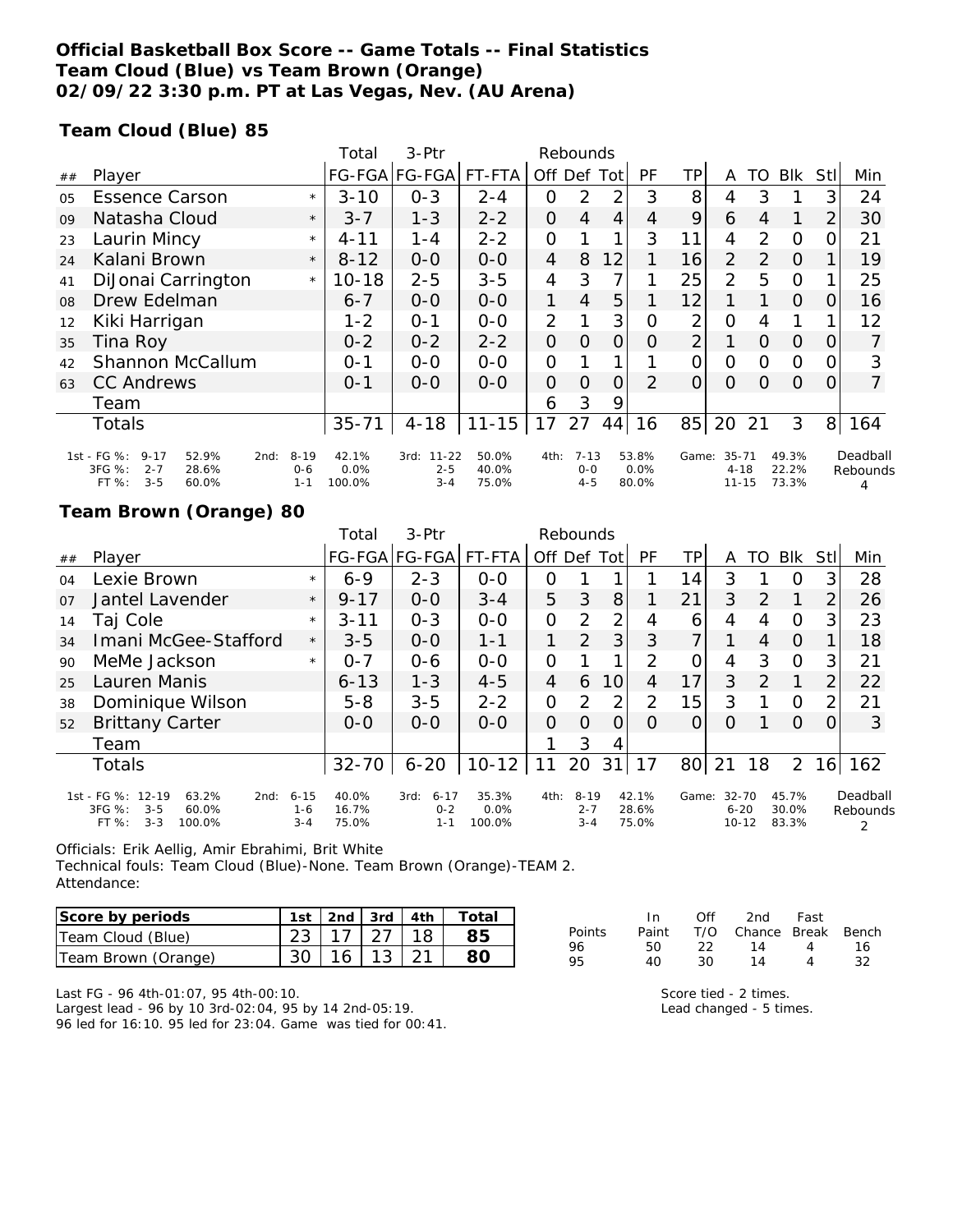# **Team Cloud (Blue) vs Team Brown (Orange) 02/09/22 3:30 p.m. PT at Las Vegas, Nev. (AU Arena) 1st PERIOD Play-by-Play (Page 1)**

| HOME TEAM: Team Brown (Orange)          | Time  | Score        |                | Margin VISITORS: Team Cloud (Blue)      |
|-----------------------------------------|-------|--------------|----------------|-----------------------------------------|
| GOOD! FT SHOT by Jantel Lavender        | 09:50 | $1 - 0$      | H 1            | FOUL by Essence Carson (P1T1)           |
| GOOD! FT SHOT by Jantel Lavender        | 09:50 | $2 - 0$      | H <sub>2</sub> |                                         |
|                                         |       | 09:50 S 07   |                |                                         |
|                                         | 09:36 | $2 - 2$      | T <sub>1</sub> | GOOD! LAYUP by DiJonai Carrington [PNT] |
| GOOD! LAYUP by Lexie Brown [PNT]        | 09:23 | $4 - 2$      | H <sub>2</sub> |                                         |
|                                         | 09:05 | $4 - 4$      | T <sub>2</sub> | GOOD! JUMPER by Natasha Cloud           |
| GOOD! LAYUP by Jantel Lavender [PNT]    | 08:47 | $6 - 4$      | H <sub>2</sub> |                                         |
|                                         |       |              |                |                                         |
| ASSIST by Imani McGee-Stafford          | 08:47 |              |                |                                         |
| REBOUND (DEF) by Taj Cole               | 08:36 |              |                | MISSED JUMPER by Laurin Mincy           |
| MISSED JUMPER by Jantel Lavender        | 08:24 |              |                | REBOUND (DEF) by Kalani Brown           |
| REBOUND (DEF) by (TEAM)                 | 08:10 |              |                | MISSED 3 PTR by Natasha Cloud           |
| GOOD! LAYUP by Imani McGee-Stafford [PN | 07:52 | $8 - 4$      | H 4            |                                         |
| ASSIST by Taj Cole                      | 07:52 |              |                |                                         |
| FOUL by Lexie Brown (P1T1)              | 07:40 |              |                | MISSED FT SHOT by DiJonai Carrington    |
|                                         | 07:40 |              |                | REBOUND (OFF) by (DEADBALL)             |
|                                         | 07:40 | $8 - 5$      | H 3            | GOOD! FT SHOT by DiJonai Carrington     |
|                                         | 07:40 |              |                | MISSED FT SHOT by DiJonai Carrington    |
|                                         | 07:40 |              |                | REBOUND (OFF) by DiJonai Carrington     |
|                                         |       |              |                |                                         |
|                                         | 07:40 |              |                | SUB IN: Kiki Harrigan                   |
|                                         | 07:40 |              |                | SUB OUT: Essence Carson                 |
|                                         |       | 07:40 A 41   |                |                                         |
|                                         |       | C 07:40 S 41 |                |                                         |
|                                         | 07:36 | $8 - 7$      | H 1            | GOOD! JUMPER by DiJonai Carrington      |
| GOOD! JUMPER by Imani McGee-Stafford    | 07:18 | $10-7$       | H 3            |                                         |
| ASSIST by MeMe Jackson                  | 07:18 |              |                |                                         |
| REBOUND (DEF) by Imani McGee-Stafford   | 07:06 |              |                | MISSED 3 PTR by Kiki Harrigan           |
| MISSED LAYUP by Taj Cole                | 06:50 |              |                | REBOUND (DEF) by Kalani Brown           |
|                                         | 06:41 |              |                | TURNOVR by DiJonai Carrington           |
| STEAL by Taj Cole                       | 06:40 |              |                |                                         |
|                                         |       |              |                |                                         |
| GOOD! LAYUP by Jantel Lavender [PNT]    | 06:35 | $12 - 7$     | H 5            |                                         |
| ASSIST by Taj Cole                      | 06:35 |              |                |                                         |
|                                         | 06:24 |              |                | TURNOVR by Natasha Cloud                |
| STEAL by MeMe Jackson                   | 06:22 |              |                |                                         |
| GOOD! LAYUP by Taj Cole [PNT]           | 06:14 | $14 - 7$     | H 7            |                                         |
| ASSIST by MeMe Jackson                  | 06:14 |              |                |                                         |
|                                         | 06:12 |              |                | TIMEOUT 30sec                           |
|                                         | 06:12 |              |                | TIMEOUT MEDIA                           |
| SUB IN: Dominique Wilson                | 06:12 |              |                | SUB IN: Drew Edelman                    |
| SUB IN: Lauren Manis                    | 06:12 |              |                | SUB OUT: Kalani Brown                   |
|                                         | 06:12 |              |                |                                         |
| SUB OUT: Imani McGee-Stafford           |       |              |                |                                         |
| SUB OUT: Lexie Brown                    | 06:12 |              |                |                                         |
|                                         | 06:01 | $14-9$       | H 5            | GOOD! LAYUP by DiJonai Carrington [PNT] |
| FOUL by Taj Cole (P1T2)                 | 06:01 | $14 - 10$    | H 4            | GOOD! FT SHOT by DiJonai Carrington     |
|                                         |       | 06:01 S 41   |                |                                         |
| MISSED 3 PTR by MeMe Jackson            | 05:50 |              |                | REBOUND (DEF) by (TEAM)                 |
| REBOUND (DEF) by Jantel Lavender        | 05:35 |              |                | MISSED LAYUP by DiJonai Carrington      |
| TURNOVR by Taj Cole                     | 05:29 |              |                |                                         |
|                                         | 05:17 |              |                | TURNOVR by DiJonai Carrington           |
| STEAL by MeMe Jackson                   | 05:15 |              |                |                                         |
|                                         | 05:09 |              |                | FOUL by Laurin Mincy (P1T2)             |
|                                         |       |              |                |                                         |
|                                         | 05:09 |              |                | SUB IN: Tina Roy                        |
|                                         | 05:09 |              |                | SUB OUT: DiJonai Carrington             |
|                                         |       | 05:09 P 14   |                |                                         |
| GOOD! JUMPER by Jantel Lavender         | 04:56 | $16 - 10$    | H 6            |                                         |
| ASSIST by MeMe Jackson                  | 04:56 |              |                |                                         |
| REBOUND (DEF) by (TEAM)                 | 04:45 |              |                | MISSED 3 PTR by Laurin Mincy            |
|                                         | 04:41 |              |                | SUB IN: Essence Carson                  |
|                                         | 04:41 |              |                | SUB OUT: Laurin Mincy                   |
| GOOD! 3 PTR by Dominique Wilson         | 04:28 | 19-10        | H 9            |                                         |
| ASSIST by Jantel Lavender               | 04:28 |              |                |                                         |
|                                         |       |              |                |                                         |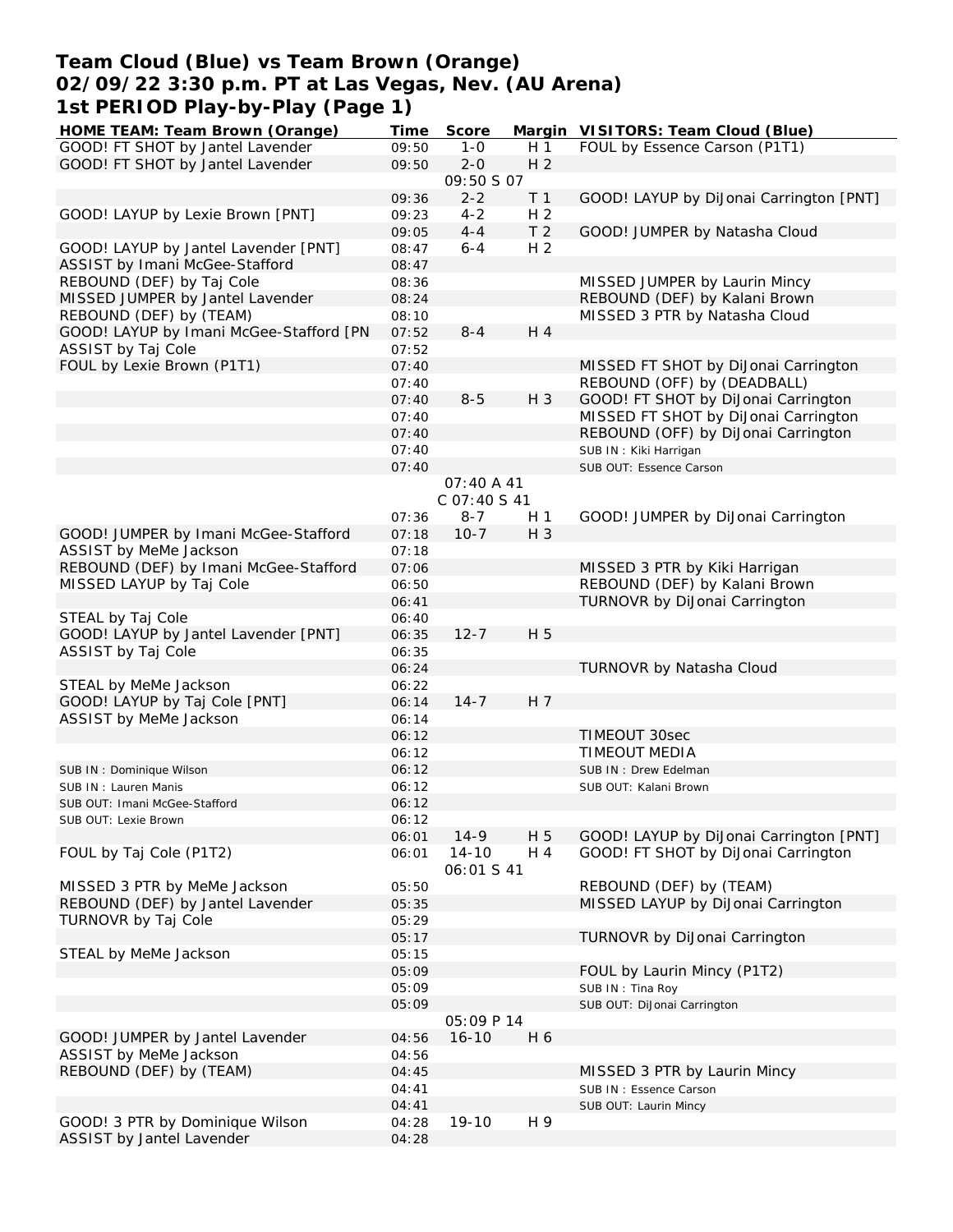# **Team Cloud (Blue) vs Team Brown (Orange) 02/09/22 3:30 p.m. PT at Las Vegas, Nev. (AU Arena) 1st PERIOD Play-by-Play (Page 2)**

| HOME TEAM: Team Brown (Orange)          | Time  | Score      |       | Margin VISITORS: Team Cloud (Blue)   |
|-----------------------------------------|-------|------------|-------|--------------------------------------|
| REBOUND (DEF) by Dominique Wilson       | 04:17 |            |       | MISSED 3 PTR by Tina Roy             |
| MISSED JUMPER by Jantel Lavender        | 04:05 |            |       | REBOUND (DEF) by Kiki Harrigan       |
|                                         | 03:58 |            |       | TURNOVR by Drew Edelman              |
| SUB IN: Brittany Carter                 | 03:58 |            |       |                                      |
| SUB IN: Imani McGee-Stafford            | 03:58 |            |       |                                      |
| SUB IN : Lexie Brown                    | 03:58 |            |       |                                      |
| SUB OUT: Taj Cole                       | 03:58 |            |       |                                      |
|                                         | 03:58 |            |       |                                      |
| SUB OUT: MeMe Jackson                   |       |            |       |                                      |
| TURNOVR by Brittany Carter              | 03:40 |            |       |                                      |
| SUB OUT: Jantel Lavender                | 03:40 |            |       |                                      |
|                                         | 03:29 | 19-13      | H 6   | GOOD! 3 PTR by Natasha Cloud         |
| TURNOVR by Imani McGee-Stafford         | 03:18 |            |       |                                      |
|                                         | 03:17 |            |       | STEAL by Kiki Harrigan               |
| FOUL TECHNCL by the bench               | 03:04 | $19 - 14$  | H 5   | GOOD! FT SHOT by Tina Roy            |
|                                         | 02:58 | 19-16      | $H_3$ | GOOD! JUMPER by Essence Carson       |
|                                         | 02:58 |            |       | <b>ASSIST by Tina Roy</b>            |
| MISSED LAYUP by Dominique Wilson        | 02:46 |            |       | <b>BLOCK by Essence Carson</b>       |
| REBOUND (OFF) by (TEAM)                 | 02:46 |            |       |                                      |
| SUB IN : MeMe Jackson                   | 02:46 |            |       | SUB IN: DiJonai Carrington           |
| SUB OUT: Brittany Carter                | 02:46 |            |       | SUB OUT: Tina Roy                    |
| MISSED 3 PTR by MeMe Jackson            | 02:43 |            |       |                                      |
|                                         |       |            |       |                                      |
| REBOUND (OFF) by Lauren Manis           | 02:43 |            |       |                                      |
| <b>TURNOVR by Lauren Manis</b>          | 02:40 |            |       |                                      |
|                                         | 02:29 |            |       | <b>TURNOVR by Essence Carson</b>     |
| STEAL by Imani McGee-Stafford           | 02:27 |            |       |                                      |
| GOOD! 3 PTR by Dominique Wilson         | 02:19 | $22 - 16$  | H 6   |                                      |
| ASSIST by MeMe Jackson                  | 02:19 |            |       |                                      |
| REBOUND (DEF) by Lauren Manis           | 02:06 |            |       | MISSED LAYUP by Essence Carson       |
| TURNOVR by Lexie Brown                  | 01:54 |            |       |                                      |
|                                         | 01:53 |            |       | STEAL by Natasha Cloud               |
|                                         | 01:48 | $22 - 19$  | H 3   | GOOD! 3 PTR by DiJonai Carrington    |
|                                         | 01:48 |            |       | ASSIST by Natasha Cloud              |
| MISSED JUMPER by Imani McGee-Stafford   | 01:32 |            |       | REBOUND (DEF) by DiJonai Carrington  |
|                                         | 01:25 |            |       | TURNOVR by DiJonai Carrington        |
| SUB IN: Taj Cole                        | 01:25 |            |       | SUB IN: Laurin Mincy                 |
| SUB OUT: Dominique Wilson               | 01:25 |            |       | SUB IN: Kalani Brown                 |
|                                         | 01:25 |            |       |                                      |
|                                         |       |            |       | SUB OUT: Kiki Harrigan               |
|                                         | 01:25 |            |       | SUB OUT: Drew Edelman                |
| GOOD! LAYUP by Imani McGee-Stafford [PN | 01:11 | $24 - 19$  | H 5   |                                      |
| <b>ASSIST by Lexie Brown</b>            | 01:11 |            |       |                                      |
|                                         | 01:11 |            |       | FOUL by Natasha Cloud (P1T3)         |
|                                         | 01:11 |            |       | TIMEOUT 30sec                        |
| GOOD! FT SHOT by Imani McGee-Stafford   | 01:11 | $25 - 19$  | H 6   |                                      |
| SUB IN: Jantel Lavender                 | 01:11 |            |       |                                      |
| SUB OUT: Lauren Manis                   | 01:11 |            |       |                                      |
|                                         |       | O1:11 S 34 |       |                                      |
|                                         | 01:07 |            |       | TURNOVR by Kalani Brown              |
| STEAL by Taj Cole                       | 01:06 |            |       |                                      |
| GOOD! LAYUP by Jantel Lavender [PNT]    | 01:02 | $27 - 19$  | H 8   |                                      |
| ASSIST by Taj Cole                      | 01:02 |            |       |                                      |
|                                         | 00:52 | $27 - 21$  | H 6   | GOOD! LAYUP by Kalani Brown [PNT]    |
|                                         | 00:52 |            |       | ASSIST by Natasha Cloud              |
|                                         |       |            |       |                                      |
| TURNOVR by Taj Cole                     | 00:38 |            |       |                                      |
|                                         | 00:37 |            |       | STEAL by Essence Carson              |
|                                         | 00:33 | $27 - 23$  | H 4   | GOOD! LAYUP by Laurin Mincy [FB/PNT] |
|                                         | 00:33 |            |       | ASSIST by Essence Carson             |
| GOOD! 3 PTR by Lexie Brown              | 00:10 | $30 - 23$  | H 7   |                                      |
| ASSIST by Taj Cole                      | 00:10 |            |       |                                      |
|                                         | 00:00 |            |       | MISSED 3 PTR by Essence Carson       |
|                                         | 00:00 |            |       | REBOUND (OFF) by (TEAM)              |
|                                         |       |            |       |                                      |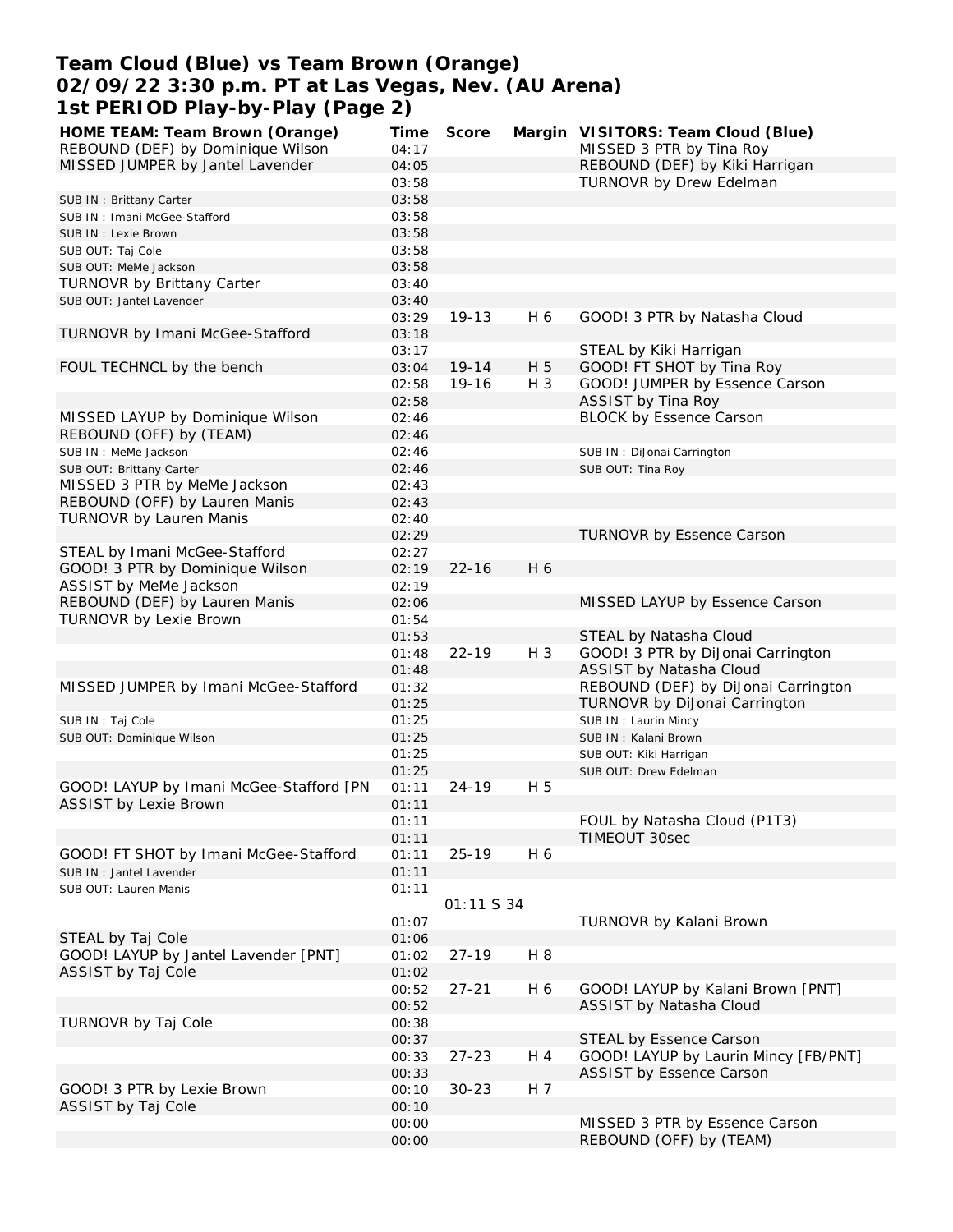# **Team Cloud (Blue) vs Team Brown (Orange) 02/09/22 3:30 p.m. PT at Las Vegas, Nev. (AU Arena) 1st PERIOD Play-by-Play (Page 3)**

**HOME TEAM: Team Brown (Orange) Time Score Margin VISITORS: Team Cloud (Blue)**

### Team Brown (Orange) 30, Team Cloud (Blue) 23

|                                              | In 1 | Off | 2nd                 | Fast |                         |
|----------------------------------------------|------|-----|---------------------|------|-------------------------|
| 1st period-only Paint T/O Chance Break Bench |      |     |                     |      |                         |
| Team Cloud (Blue) 8 11 2 2 1                 |      |     |                     |      | Score tied - 2 times.   |
| Team Brown (Orange) 14                       |      | 14  | $0\qquad 0\qquad 6$ |      | Lead changed - 0 times. |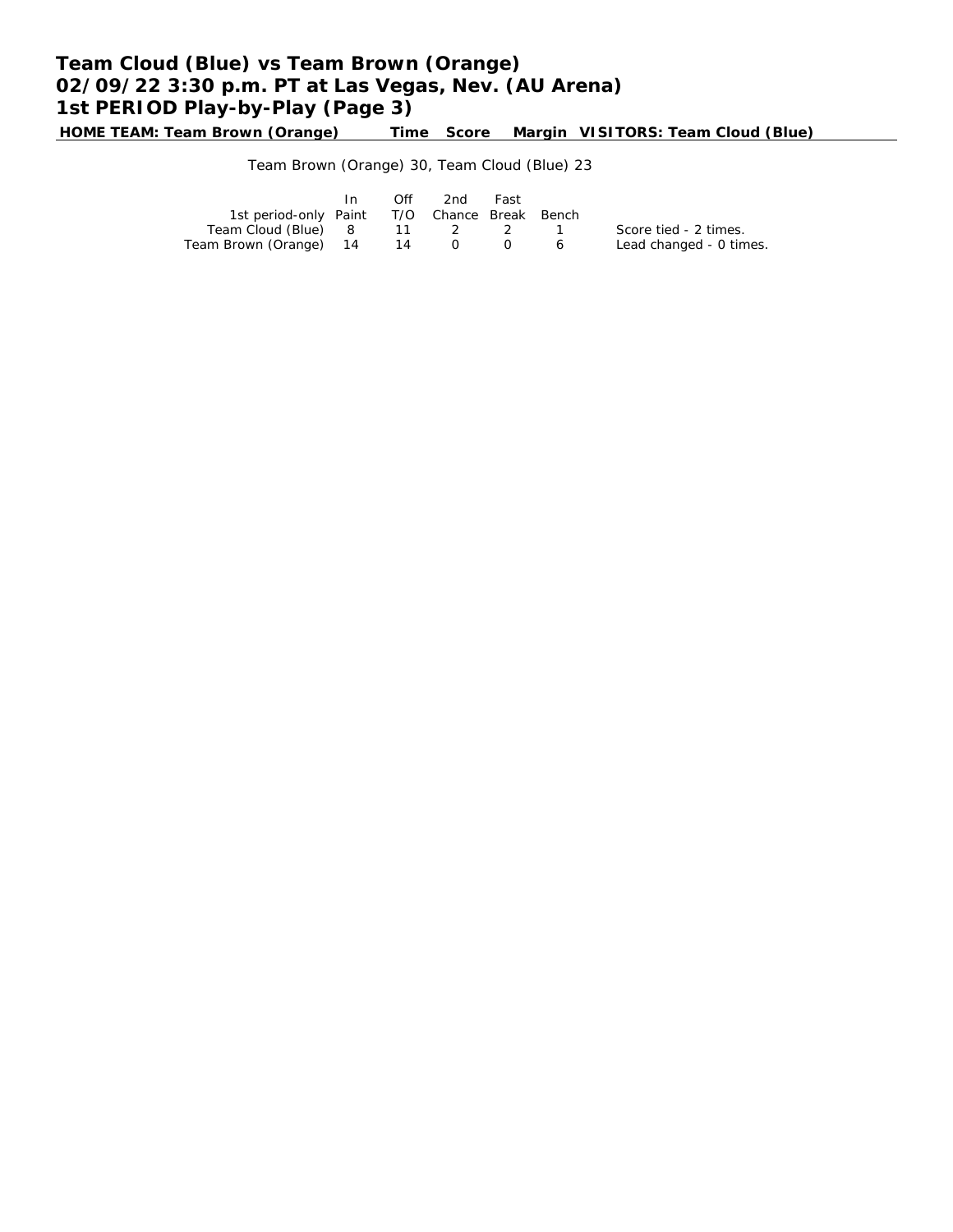# **Team Cloud (Blue) vs Team Brown (Orange) 02/09/22 3:30 p.m. PT at Las Vegas, Nev. (AU Arena) 2nd PERIOD Play-by-Play (Page 1)**

| HOME TEAM: Team Brown (Orange)       | Time  | Score      |      | Margin VISITORS: Team Cloud (Blue)      |
|--------------------------------------|-------|------------|------|-----------------------------------------|
|                                      | 09:42 | $30 - 25$  | H 5  | GOOD! JUMPER by Kalani Brown            |
|                                      | 09:42 |            |      | ASSIST by Essence Carson                |
| MISSED 3 PTR by Taj Cole             | 09:20 |            |      | REBOUND (DEF) by DiJonai Carrington     |
| FOUL by Imani McGee-Stafford (P1T3)  | 09:12 |            |      |                                         |
|                                      |       | 09:12P24   |      |                                         |
|                                      | 09:04 |            |      | MISSED LAYUP by Laurin Mincy            |
|                                      | 09:04 |            |      | REBOUND (OFF) by Kalani Brown           |
| FOUL by Taj Cole (P2T4)              | 09:03 |            |      |                                         |
|                                      |       | 09:03 P 24 |      |                                         |
|                                      | 08:51 | $30 - 27$  | H 3  | GOOD! LAYUP by DiJonai Carrington [PNT] |
|                                      | 08:51 |            |      | ASSIST by Kalani Brown                  |
| TURNOVR by Imani McGee-Stafford      | 08:37 |            |      |                                         |
| REBOUND (DEF) by MeMe Jackson        | 08:27 |            |      | MISSED JUMPER by Essence Carson         |
| MISSED LAYUP by Imani McGee-Stafford | 08:18 |            |      | REBOUND (DEF) by Natasha Cloud          |
| FOUL by Taj Cole (P3T5)              | 08:17 |            |      |                                         |
| SUB IN: Dominique Wilson             | 08:17 |            |      |                                         |
| SUB OUT: Taj Cole                    | 08:17 |            |      |                                         |
|                                      |       | 08:17 P 09 |      |                                         |
|                                      | 08:11 |            |      | FOUL by Essence Carson (P2T4)           |
|                                      | 08:11 |            |      | TURNOVR by Essence Carson               |
|                                      | 08:11 |            |      | SUB IN: Kiki Harrigan                   |
|                                      | 08:11 |            |      | SUB OUT: Essence Carson                 |
|                                      |       | 08:11 0 04 |      |                                         |
|                                      | 07:54 |            |      | FOUL by Natasha Cloud (P2T5)            |
| SUB IN: Lauren Manis                 | 07:54 |            |      |                                         |
| SUB OUT: Imani McGee-Stafford        | 07:54 |            |      |                                         |
|                                      |       | 07:54 P 04 |      |                                         |
| MISSED LAYUP by Lauren Manis         | 07:45 |            |      | BLOCK by Kiki Harrigan                  |
|                                      | 07:43 |            |      | REBOUND (DEF) by Kalani Brown           |
|                                      | 07:33 |            |      | MISSED 3 PTR by DiJonai Carrington      |
|                                      | 07:33 |            |      | REBOUND (OFF) by Kalani Brown           |
| REBOUND (DEF) by (TEAM)              | 07:28 |            |      | MISSED LAYUP by Kalani Brown            |
|                                      | 07:27 |            |      | SUB IN: Tina Roy                        |
|                                      | 07:27 |            |      | SUB OUT: Kalani Brown                   |
| GOOD! JUMPER by Lauren Manis [PNT]   | 07:07 | $32 - 27$  | H 5  |                                         |
|                                      | 06:51 |            |      | TURNOVR by Natasha Cloud                |
| STEAL by MeMe Jackson                | 06:49 |            |      |                                         |
| GOOD! LAYUP by Jantel Lavender [PNT] | 06:42 | $34 - 27$  | H 7  |                                         |
| <b>ASSIST by Lexie Brown</b>         | 06:42 |            |      |                                         |
|                                      | 06:27 |            |      | TURNOVR by DiJonai Carrington           |
| STEAL by Dominique Wilson            | 06:26 |            |      |                                         |
| GOOD! 3 PTR by Lauren Manis          | 06:22 | $37 - 27$  | H 10 |                                         |
| ASSIST by Dominique Wilson           | 06:22 |            |      |                                         |
|                                      | 06:03 |            |      | MISSED 3 PTR by Tina Roy                |
|                                      | 06:03 |            |      | REBOUND (OFF) by DiJonai Carrington     |
| REBOUND (DEF) by Lexie Brown         | 05:46 |            |      | MISSED JUMPER by DiJonai Carrington     |
| GOOD! FT SHOT by Dominique Wilson    | 05:42 | $38 - 27$  | H 11 | FOUL by Natasha Cloud (P3T6)            |
| GOOD! FT SHOT by Dominique Wilson    | 05:42 | $39 - 27$  | H 12 |                                         |
|                                      | 05:42 |            |      | SUB IN: Kalani Brown                    |
|                                      | 05:42 |            |      | SUB OUT: Natasha Cloud                  |
|                                      |       | 05:42 S 38 |      |                                         |
| BLOCK by Jantel Lavender             | 05:31 |            |      | MISSED LAYUP by DiJonai Carrington      |
|                                      | 05:29 |            |      | REBOUND (OFF) by (TEAM)                 |
| REBOUND (DEF) by Lauren Manis        | 05:27 |            |      | MISSED 3 PTR by DiJonai Carrington      |
| GOOD! LAYUP by Lauren Manis [PNT]    | 05:19 | $41 - 27$  | H 14 |                                         |
|                                      | 05:06 |            |      | SUB IN: CC Andrews                      |
|                                      | 05:06 |            |      | SUB IN: Shannon McCallum                |
|                                      | 05:06 |            |      | SUB OUT: Tina Roy                       |
|                                      | 05:06 |            |      | SUB OUT: DiJonai Carrington             |
|                                      | 05:00 |            |      | TURNOVR by Kiki Harrigan                |
|                                      |       |            |      |                                         |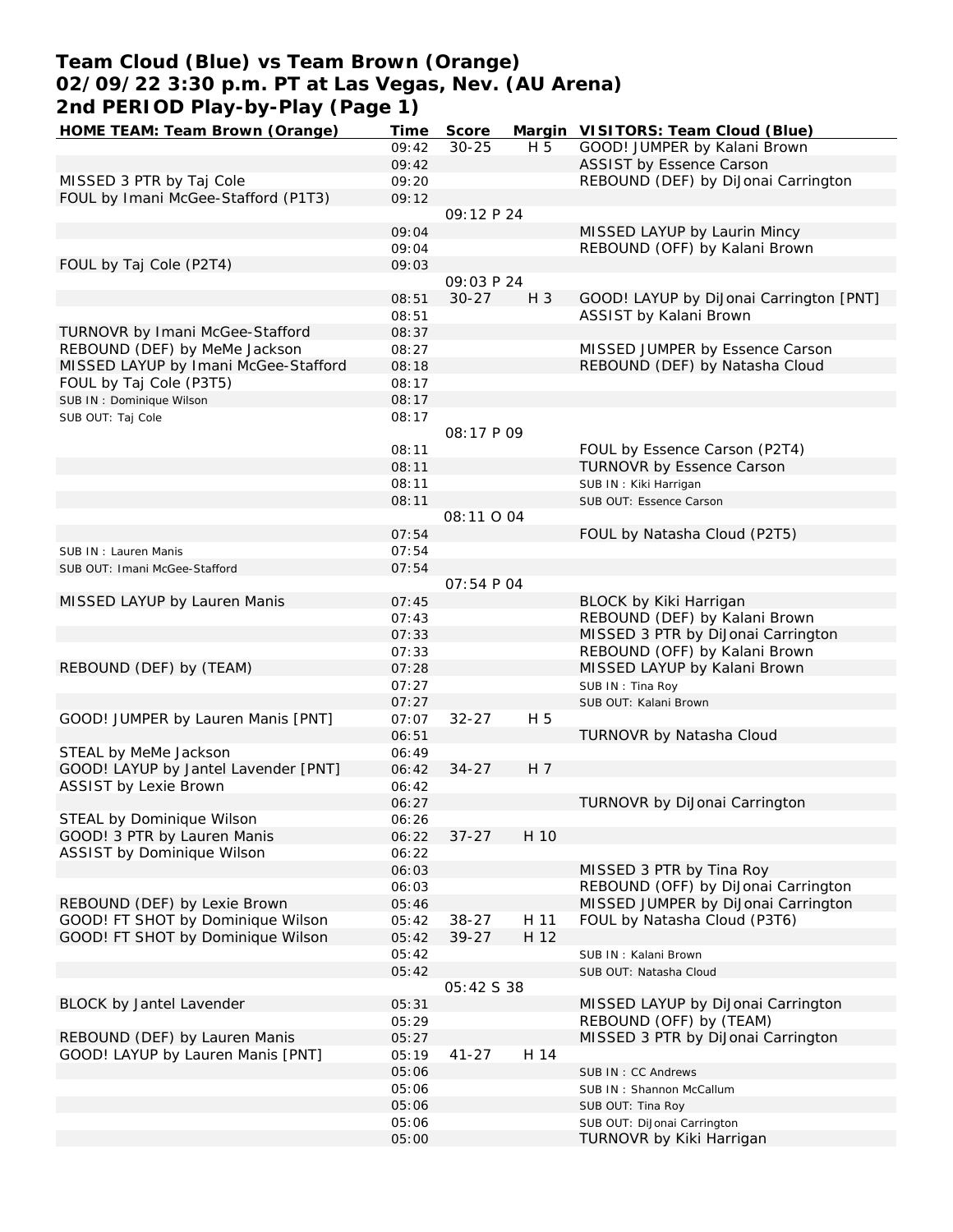# **Team Cloud (Blue) vs Team Brown (Orange) 02/09/22 3:30 p.m. PT at Las Vegas, Nev. (AU Arena) 2nd PERIOD Play-by-Play (Page 2)**

| HOME TEAM: Team Brown (Orange)        | Time  | Score      |      | Margin VISITORS: Team Cloud (Blue)      |
|---------------------------------------|-------|------------|------|-----------------------------------------|
| STEAL by Lauren Manis                 | 04:59 |            |      |                                         |
| MISSED 3 PTR by Lauren Manis          | 04:54 |            |      | REBOUND (DEF) by Shannon McCallum       |
|                                       | 04:51 |            |      | TIMEOUT MEDIA                           |
|                                       |       |            |      |                                         |
| SUB IN: Imani McGee-Stafford          | 04:51 |            |      | SUB IN: Essence Carson                  |
| SUB OUT: Jantel Lavender              | 04:51 |            |      | SUB OUT: Kiki Harrigan                  |
|                                       | 04:40 | $41 - 29$  | H 12 | GOOD! LAYUP by Kalani Brown [PNT]       |
|                                       | 04:40 |            |      | ASSIST by Essence Carson                |
| FOUL by Imani McGee-Stafford (P2T6)   | 04:17 |            |      |                                         |
| TURNOVR by Imani McGee-Stafford       | 04:17 |            |      |                                         |
|                                       |       | 04:17042   |      |                                         |
|                                       |       |            |      |                                         |
|                                       | 04:13 |            |      | <b>TURNOVR by Laurin Mincy</b>          |
| STEAL by Dominique Wilson             | 04:11 |            |      |                                         |
|                                       | 04:02 |            |      | FOUL by CC Andrews (P1T7)               |
|                                       |       | 04:02 P 04 |      |                                         |
| MISSED 3 PTR by MeMe Jackson          | 03:55 |            |      |                                         |
| REBOUND (OFF) by Lauren Manis         | 03:55 |            |      |                                         |
|                                       |       |            |      |                                         |
| MISSED FT SHOT by Lauren Manis        | 03:51 |            |      | FOUL by Laurin Mincy (P2T8)             |
| REBOUND (OFF) by (DEADBALL)           | 03:51 |            |      |                                         |
| GOOD! FT SHOT by Lauren Manis         | 03:51 | 42-29      | H 13 |                                         |
| SUB IN : Jantel Lavender              | 03:51 |            |      | SUB IN: Drew Edelman                    |
| SUB OUT: Dominique Wilson             | 03:51 |            |      | SUB OUT: Shannon McCallum               |
|                                       |       | 03:51 S 25 |      |                                         |
|                                       |       |            |      |                                         |
|                                       | 03:35 | 42-31      | H 11 | GOOD! LAYUP by Kalani Brown [PNT]       |
|                                       | 03:35 |            |      | ASSIST by Drew Edelman                  |
| MISSED JUMPER by Jantel Lavender      | 03:20 |            |      | REBOUND (DEF) by Kalani Brown           |
|                                       | 03:13 | $42 - 33$  | H 9  | GOOD! LAYUP by Laurin Mincy [PNT]       |
| MISSED 3 PTR by MeMe Jackson          | 02:53 |            |      |                                         |
| REBOUND (OFF) by Imani McGee-Stafford | 02:53 |            |      |                                         |
| TURNOVR by Imani McGee-Stafford       | 02:48 |            |      |                                         |
|                                       |       |            |      |                                         |
|                                       | 02:47 |            |      | STEAL by Kalani Brown                   |
| FOUL by Lauren Manis (P1T7)           | 02:44 |            |      |                                         |
| SUB IN: Taj Cole                      | 02:44 |            |      | SUB IN: DiJonai Carrington              |
| SUB IN: Brittany Carter               | 02:44 |            |      | SUB OUT: CC Andrews                     |
| SUB OUT: MeMe Jackson                 | 02:44 |            |      |                                         |
| SUB OUT: Imani McGee-Stafford         | 02:44 |            |      |                                         |
|                                       |       | 02:44 P 05 |      |                                         |
|                                       |       |            |      |                                         |
|                                       | 02:34 | $42 - 35$  | H 7  | GOOD! LAYUP by Drew Edelman [PNT]       |
|                                       | 02:34 |            |      | <b>ASSIST by Laurin Mincy</b>           |
| TIMEOUT 30sec                         | 02:31 |            |      |                                         |
| GOOD! JUMPER by Jantel Lavender       | 02:15 | 44-35      | H 9  |                                         |
| ASSIST by Lauren Manis                | 02:15 |            |      |                                         |
|                                       |       |            |      |                                         |
|                                       | 02:02 |            |      | FOUL by Kalani Brown (P1T9)             |
| TURNOVR by Taj Cole                   | 02:02 |            |      |                                         |
| SUB IN: Imani McGee-Stafford          | 02:02 |            |      |                                         |
| SUB OUT: Lauren Manis                 | 02:02 |            |      |                                         |
|                                       |       | 02:02 0 07 |      |                                         |
| REBOUND (DEF) by Jantel Lavender      | 01:56 |            |      | MISSED 3 PTR by Essence Carson          |
| MISSED JUMPER by Lexie Brown          | 01:39 |            |      | REBOUND (DEF) by (TEAM)                 |
|                                       |       |            |      |                                         |
|                                       | 01:35 |            |      | SUB IN: Natasha Cloud                   |
|                                       | 01:35 |            |      | SUB OUT: Laurin Mincy                   |
|                                       | 01:09 |            |      | MISSED 3 PTR by Natasha Cloud           |
|                                       | 01:09 |            |      | REBOUND (OFF) by Kiki Harrigan          |
|                                       | 01:03 | 44-37      | H 7  | GOOD! LAYUP by DiJonai Carrington [PNT] |
| FOUL by Imani McGee-Stafford (P3T8)   | 01:03 | 44-38      | H 6  | GOOD! FT SHOT by DiJonai Carrington     |
|                                       |       |            |      |                                         |
| SUB IN : MeMe Jackson                 | 01:03 |            |      | SUB IN: Laurin Mincy                    |
| SUB IN: Lauren Manis                  | 01:03 |            |      | SUB OUT: Natasha Cloud                  |
| SUB OUT: Imani McGee-Stafford         | 01:03 |            |      |                                         |
| SUB OUT: Brittany Carter              | 01:03 |            |      |                                         |
|                                       |       | O1:03 S 41 |      |                                         |
| MISSED 3 PTR by Lexie Brown           | 00:50 |            |      | REBOUND (DEF) by Essence Carson         |
|                                       |       |            | H 4  | GOOD! LAYUP by Laurin Mincy [PNT]       |
|                                       | 00:31 | 44-40      |      |                                         |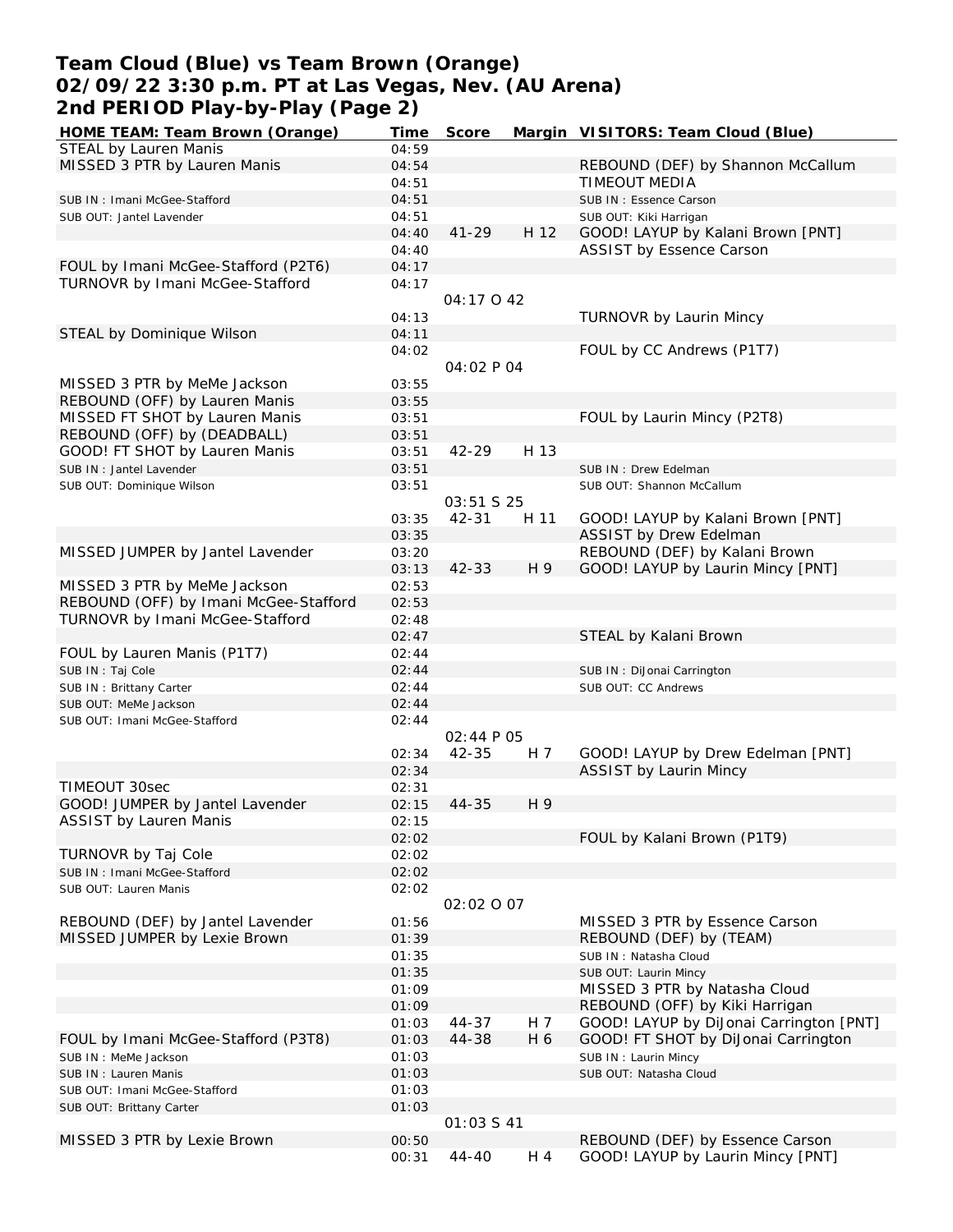# **Team Cloud (Blue) vs Team Brown (Orange) 02/09/22 3:30 p.m. PT at Las Vegas, Nev. (AU Arena) 2nd PERIOD Play-by-Play (Page 3)**

| HOME TEAM: Team Brown (Orange) |       |             |     | Time Score Margin VISITORS: Team Cloud (Blue) |
|--------------------------------|-------|-------------|-----|-----------------------------------------------|
|                                |       | C 2:02 O 14 |     |                                               |
| GOOD! LAYUP by Taj Cole [PNT]  | 00:10 | $46 - 40$   | H 6 |                                               |
|                                | 00:05 |             |     | MISSED 3 PTR by Essence Carson                |
|                                | 00:05 |             |     | REBOUND (OFF) by (TEAM)                       |
|                                |       |             |     |                                               |

Team Brown (Orange) 46, Team Cloud (Blue) 40

|                                              | $\mathsf{In}$ | Off | 2nd | Fast |     |                         |
|----------------------------------------------|---------------|-----|-----|------|-----|-------------------------|
| 2nd period-only Paint T/O Chance Break Bench |               |     |     |      |     |                         |
| Team Cloud (Blue) 14 2 5 0 2                 |               |     |     |      |     | Score tied - 0 times.   |
| Team Brown (Orange) 8 6 1 0                  |               |     |     |      | 10. | Lead changed - 0 times. |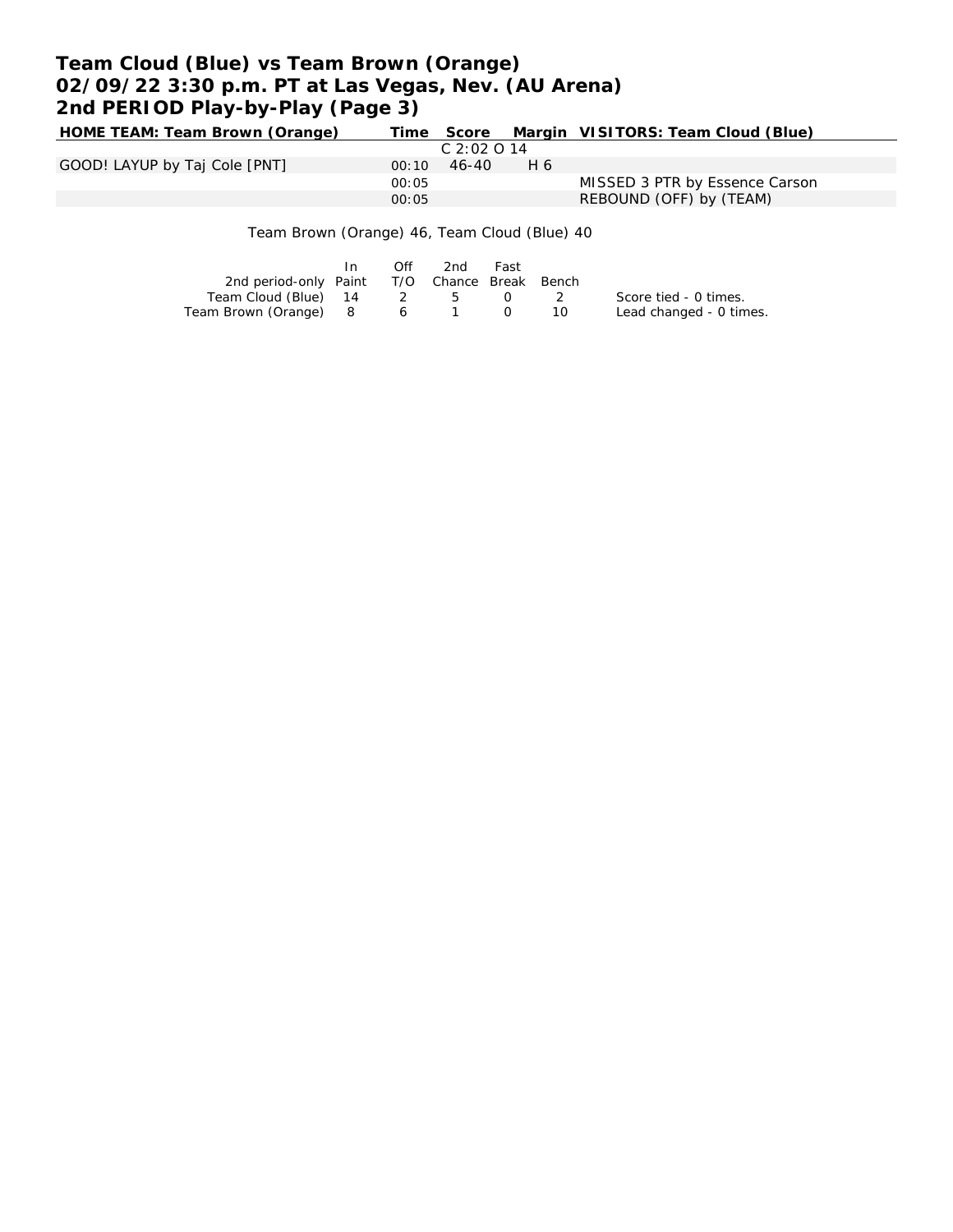# **Team Cloud (Blue) vs Team Brown (Orange) 02/09/22 3:30 p.m. PT at Las Vegas, Nev. (AU Arena) 3rd PERIOD Play-by-Play (Page 1)**

| HOME TEAM: Team Brown (Orange)        |                | Time Score            |                | Margin VISITORS: Team Cloud (Blue)                     |
|---------------------------------------|----------------|-----------------------|----------------|--------------------------------------------------------|
|                                       |                | C 07:54 P 04 (2nd gt) |                |                                                        |
|                                       | 09:38          |                       |                | TURNOVR by DiJonai Carrington                          |
| STEAL by Lexie Brown                  | 09:37          |                       |                |                                                        |
| MISSED JUMPER by Jantel Lavender      | 09:28          |                       |                | REBOUND (DEF) by Kalani Brown                          |
| REBOUND (DEF) by Taj Cole             | 09:07          |                       |                | MISSED JUMPER by Laurin Mincy                          |
| TURNOVR by Taj Cole                   | 08:55          |                       |                |                                                        |
|                                       | 08:54          |                       |                | STEAL by DiJonai Carrington                            |
|                                       | 08:50          | $46 - 42$             | H 4            | GOOD! LAYUP by Kalani Brown [PNT]                      |
|                                       | 08:50          |                       |                | ASSIST by DiJonai Carrington                           |
| GOOD! JUMPER by Lexie Brown [PNT]     | 08:22          | 48-42                 | H 6            |                                                        |
|                                       | 08:05<br>08:05 | 48-45                 | $H_3$          | GOOD! 3 PTR by Laurin Mincy<br>ASSIST by Natasha Cloud |
| MISSED LAYUP by Taj Cole              | 07:46          |                       |                | REBOUND (DEF) by Kalani Brown                          |
|                                       | 07:40          |                       |                | MISSED 3 PTR by Laurin Mincy                           |
|                                       | 07:40          |                       |                | REBOUND (OFF) by DiJonai Carrington                    |
| REBOUND (DEF) by Imani McGee-Stafford | 07:33          |                       |                | MISSED 3 PTR by Laurin Mincy                           |
| MISSED JUMPER by Taj Cole             | 07:17          |                       |                | REBOUND (DEF) by Natasha Cloud                         |
|                                       | 07:06          | $48 - 47$             | H <sub>1</sub> | GOOD! LAYUP by Essence Carson [PNT]                    |
|                                       | 07:06          |                       |                | ASSIST by Natasha Cloud                                |
| SUB IN: Lauren Manis                  | 06:49          |                       |                | SUB IN: Drew Edelman                                   |
| SUB OUT: Imani McGee-Stafford         | 06:49          |                       |                | SUB OUT: Kalani Brown                                  |
| MISSED JUMPER by MeMe Jackson         | 06:44          |                       |                | REBOUND (DEF) by DiJonai Carrington                    |
|                                       | 06:34          | 48-49                 | V <sub>1</sub> | GOOD! JUMPER by Natasha Cloud                          |
| TIMEOUT 30sec                         | 06:30          |                       |                |                                                        |
| <b>TIMEOUT MEDIA</b>                  | 06:30          |                       |                |                                                        |
| MISSED 3 PTR by MeMe Jackson          | 06:12          |                       |                |                                                        |
| REBOUND (OFF) by Lauren Manis         | 06:12          |                       |                |                                                        |
| MISSED LAYUP by Lauren Manis          | 06:06          |                       |                |                                                        |
| REBOUND (OFF) by Jantel Lavender      | 06:06          |                       |                |                                                        |
| GOOD! LAYUP by Jantel Lavender [PNT]  | 06:03          | 50-49                 | H <sub>1</sub> |                                                        |
|                                       | 05:59          | 50-51                 | V <sub>1</sub> | GOOD! JUMPER by DiJonai Carrington [PNT]               |
|                                       | 05:59          |                       |                | ASSIST by Natasha Cloud                                |
| GOOD! LAYUP by Jantel Lavender [PNT]  | 05:48          | 52-51                 | H <sub>1</sub> |                                                        |
| <b>ASSIST by Lexie Brown</b>          | 05:48          |                       |                |                                                        |
|                                       | 05:28          | 52-53                 | V <sub>1</sub> | GOOD! LAYUP by Drew Edelman [PNT]                      |
|                                       | 05:28          |                       |                | <b>ASSIST by Laurin Mincy</b>                          |
| FOUL by MeMe Jackson (P1T1)           | 05:13          |                       |                |                                                        |
| TURNOVR by MeMe Jackson               | 05:13          |                       |                |                                                        |
| <b>TIMEOUT 30sec</b>                  | 05:13          |                       |                |                                                        |
| SUB IN: Dominique Wilson              | 05:13          |                       |                |                                                        |
| SUB OUT: MeMe Jackson                 | 05:13          |                       |                |                                                        |
|                                       |                | 05:13041              |                |                                                        |
| FOUL by Jantel Lavender (P1T2)        | 05:03          | 52-54                 | V <sub>2</sub> | GOOD! FT SHOT by Natasha Cloud                         |
|                                       | 05:03          | 52-55                 | V <sub>3</sub> | GOOD! FT SHOT by Natasha Cloud                         |
|                                       |                | <i>05:03 S 09</i>     |                |                                                        |
| MISSED LAYUP by Lauren Manis          | 04:49          |                       |                | REBOUND (DEF) by Drew Edelman                          |
|                                       | 04:39          | 52-57                 | V <sub>5</sub> | GOOD! LAYUP by Drew Edelman [PNT]                      |
|                                       | 04:39          |                       |                | ASSIST by Natasha Cloud                                |
| MISSED LAYUP by Lexie Brown           | 04:26          |                       |                | BLOCK by Natasha Cloud                                 |
|                                       | 04:24          |                       |                | REBOUND (DEF) by Natasha Cloud                         |
| REBOUND (DEF) by Dominique Wilson     | 04:19          |                       |                | MISSED 3 PTR by DiJonai Carrington                     |
| GOOD! JUMPER by Taj Cole              | 04:08          | 54-57                 | V <sub>3</sub> |                                                        |
| REBOUND (DEF) by Lauren Manis         | 03:45          |                       |                | MISSED JUMPER by Essence Carson                        |
| TURNOVR by Dominique Wilson           | 03:33          |                       |                |                                                        |
|                                       | 03:33          |                       |                | TIMEOUT MEDIA                                          |
| SUB IN: Imani McGee-Stafford          | 03:33          |                       |                | SUB IN: Kalani Brown                                   |
| SUB OUT: Jantel Lavender              | 03:33          |                       |                | SUB OUT: Laurin Mincy                                  |
|                                       | 03:25          |                       |                | MISSED LAYUP by Natasha Cloud                          |
|                                       | 03:25          |                       |                | REBOUND (OFF) by Drew Edelman                          |
|                                       | 03:12          | 54-59                 | V <sub>5</sub> | GOOD! LAYUP by DiJonai Carrington [PNT]                |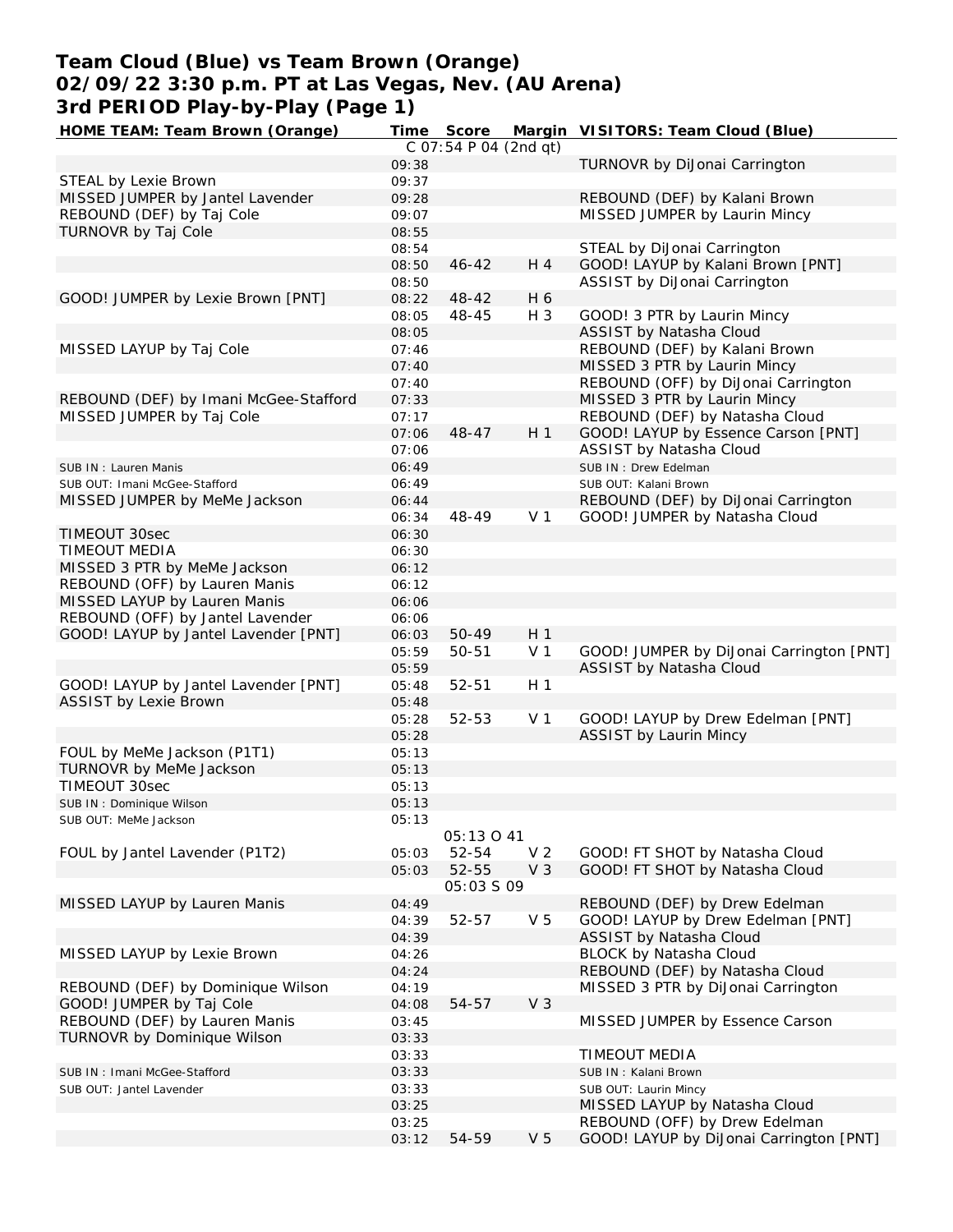# **Team Cloud (Blue) vs Team Brown (Orange) 02/09/22 3:30 p.m. PT at Las Vegas, Nev. (AU Arena) 3rd PERIOD Play-by-Play (Page 2)**

| HOME TEAM: Team Brown (Orange)    | Time  | Score      |                | Margin VISITORS: Team Cloud (Blue)  |
|-----------------------------------|-------|------------|----------------|-------------------------------------|
| MISSED 3 PTR by Dominique Wilson  | 03:00 |            |                | REBOUND (DEF) by Kalani Brown       |
|                                   | 02:40 | $54 - 61$  | V <sub>7</sub> | GOOD! LAYUP by Drew Edelman [PNT]   |
| MISSED JUMPER by Taj Cole         | 02:24 |            |                | REBOUND (DEF) by Drew Edelman       |
|                                   | 02:15 |            |                | MISSED LAYUP by DiJonai Carrington  |
|                                   | 02:15 |            |                | REBOUND (OFF) by (TEAM)             |
| SUB IN: MeMe Jackson              | 02:14 |            |                |                                     |
| SUB OUT: Taj Cole                 | 02:14 |            |                |                                     |
| FOUL by Dominique Wilson (P1T3)   | 02:10 |            |                |                                     |
|                                   |       | 02:10 P 41 |                |                                     |
|                                   | 02:04 | 54-64      | V 10           | GOOD! 3 PTR by DiJonai Carrington   |
|                                   | 02:04 |            |                | ASSIST by Kalani Brown              |
| GOOD! LAYUP by Lauren Manis [PNT] | 01:52 | 56-64      | $V_8$          |                                     |
| GOOD! FT SHOT by Lauren Manis     | 01:52 | $57-64$    | V 7            | FOUL by Drew Edelman (P1T1)         |
|                                   |       | 01:52 S 25 |                |                                     |
|                                   | 01:39 | 57-66      | V <sub>9</sub> | GOOD! LAYUP by Kalani Brown [PNT]   |
| GOOD! JUMPER by Lexie Brown       | 01:24 | 59-66      | V <sub>7</sub> |                                     |
| SUB IN: Jantel Lavender           | 01:16 |            |                |                                     |
| SUB OUT: Imani McGee-Stafford     | 01:16 |            |                |                                     |
| FOUL by Lauren Manis (P2T4)       | 01:03 |            |                | MISSED FT SHOT by Essence Carson    |
|                                   | 01:03 |            |                | REBOUND (OFF) by (DEADBALL)         |
|                                   | 01:03 | 59-67      | $V_8$          | GOOD! FT SHOT by Essence Carson     |
|                                   |       | 01:03 S 05 |                |                                     |
| TURNOVR by Jantel Lavender        | 00:53 |            |                |                                     |
|                                   | 00:51 |            |                | STEAL by Essence Carson             |
| REBOUND (DEF) by Lauren Manis     | 00:42 |            |                | MISSED JUMPER by Essence Carson     |
| MISSED JUMPER by Jantel Lavender  | 00:32 |            |                | REBOUND (DEF) by Drew Edelman       |
|                                   | 00:10 |            |                | MISSED JUMPER by Natasha Cloud      |
|                                   | 00:10 |            |                | REBOUND (OFF) by (TEAM)             |
|                                   | 00:03 |            |                | MISSED JUMPER by Kalani Brown       |
|                                   | 00:03 |            |                | REBOUND (OFF) by DiJonai Carrington |
|                                   | 00:00 |            |                | MISSED JUMPER by DiJonai Carrington |
|                                   | 00:00 |            |                | REBOUND (OFF) by (TEAM)             |
|                                   |       |            |                |                                     |

Team Cloud (Blue) 67, Team Brown (Orange) 59

|                                              | Off | 2nd | Fast |   |                         |
|----------------------------------------------|-----|-----|------|---|-------------------------|
| 3rd period-only Paint T/O Chance Break Bench |     |     |      |   |                         |
| Team Cloud (Blue) 16 6 5 0                   |     |     |      | 6 | Score tied - 0 times.   |
| Team Brown (Orange) 8 0 2 0                  |     |     |      |   | Lead changed - 5 times. |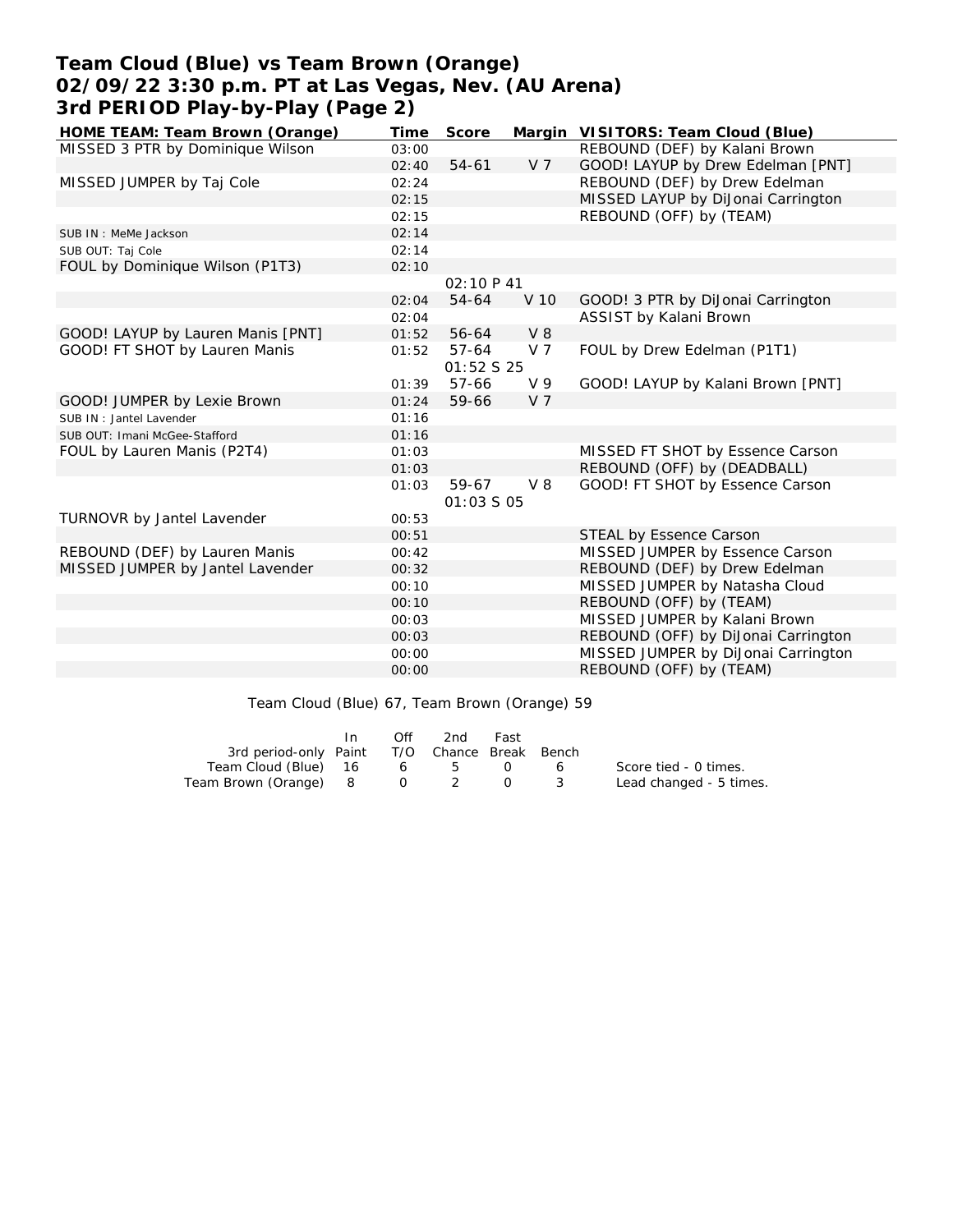# **Team Cloud (Blue) vs Team Brown (Orange) 02/09/22 3:30 p.m. PT at Las Vegas, Nev. (AU Arena) 4th PERIOD Play-by-Play (Page 1)**

| HOME TEAM: Team Brown (Orange)        | Time  | Score      |                | Margin VISITORS: Team Cloud (Blue) |
|---------------------------------------|-------|------------|----------------|------------------------------------|
| SUB IN: Dominique Wilson              | 10:00 |            |                | SUB IN: Kiki Harrigan              |
| SUB IN: Lauren Manis                  | 10:00 |            |                | SUB IN: Tina Roy                   |
| SUB OUT: Taj Cole                     | 10:00 |            |                | SUB IN: CC Andrews                 |
| SUB OUT: Imani McGee-Stafford         | 10:00 |            |                | SUB OUT: Natasha Cloud             |
|                                       | 10:00 |            |                | SUB OUT: Essence Carson            |
|                                       | 10:00 |            |                | SUB OUT: DiJonai Carrington        |
| MISSED JUMPER by Jantel Lavender      | 09:47 |            |                |                                    |
| REBOUND (OFF) by Jantel Lavender      | 09:47 |            |                |                                    |
|                                       |       |            | V <sub>5</sub> |                                    |
| GOOD! 3 PTR by Lexie Brown            | 09:43 | 62-67      |                |                                    |
| ASSIST by Jantel Lavender             | 09:43 |            |                |                                    |
|                                       | 09:31 |            |                | TURNOVR by Kiki Harrigan           |
| STEAL by Lexie Brown                  | 09:30 |            |                |                                    |
| GOOD! LAYUP by Dominique Wilson [PNT] | 09:27 | 64-67      | V <sub>3</sub> |                                    |
| <b>ASSIST by Lauren Manis</b>         | 09:27 |            |                |                                    |
|                                       | 09:11 |            |                | SUB IN: Drew Edelman               |
|                                       | 09:11 |            |                | SUB OUT: Kiki Harrigan             |
|                                       | 09:03 | 64-69      | V <sub>5</sub> | GOOD! LAYUP by Drew Edelman [PNT]  |
|                                       | 09:03 |            |                | <b>ASSIST by Laurin Mincy</b>      |
|                                       | 08:49 |            |                | FOUL by CC Andrews (P2T2)          |
|                                       |       | 08:49 P 25 |                |                                    |
| TURNOVR by MeMe Jackson               | 08:43 |            |                |                                    |
|                                       | 08:37 |            |                | MISSED LAYUP by Drew Edelman       |
|                                       |       |            |                |                                    |
|                                       | 08:37 |            |                | REBOUND (OFF) by Kalani Brown      |
|                                       | 08:33 |            |                | MISSED LAYUP by Kalani Brown       |
|                                       | 08:33 |            |                | REBOUND (OFF) by Kalani Brown      |
| REBOUND (DEF) by Jantel Lavender      | 08:30 |            |                | MISSED LAYUP by Kalani Brown       |
| MISSED 3 PTR by Lauren Manis          | 08:23 |            |                | REBOUND (DEF) by Laurin Mincy      |
| FOUL by Dominique Wilson (P2T5)       | 08:09 | 64-70      | V6             | GOOD! FT SHOT by Laurin Mincy      |
|                                       | 08:09 | 64-71      | V 7            | GOOD! FT SHOT by Laurin Mincy      |
| SUB IN: Taj Cole                      | 08:09 |            |                | SUB IN: Essence Carson             |
| SUB OUT: MeMe Jackson                 | 08:09 |            |                | SUB OUT: Kalani Brown              |
|                                       |       | 08:09 S 23 |                |                                    |
| FOUL TECHNCL by the bench             | 08:05 | 64-72      | $V_8$          | GOOD! FT SHOT by Tina Roy          |
|                                       | 08:05 |            |                | REBOUND (OFF) by (DEADBALL)        |
| FOUL by Lauren Manis (P3T6)           | 07:50 |            |                |                                    |
| <b>TURNOVR by Lauren Manis</b>        | 07:50 |            |                |                                    |
|                                       |       | 07:50 0 05 |                |                                    |
|                                       | 07:43 |            |                | <b>TURNOVR by Essence Carson</b>   |
| STEAL by Lauren Manis                 | 07:41 |            |                |                                    |
|                                       |       |            |                |                                    |
| GOOD! LAYUP by Lauren Manis [FB/PNT]  | 07:40 | 66-72      | V <sub>6</sub> |                                    |
| ASSIST by Dominique Wilson            | 07:40 |            |                |                                    |
|                                       | 07:29 |            |                | FOUL by Laurin Mincy (P3T3)        |
|                                       | 07:29 |            |                | TURNOVR by Laurin Mincy            |
|                                       | 07:29 |            |                | SUB IN: DiJonai Carrington         |
|                                       | 07:29 |            |                | SUB OUT: Tina Roy                  |
|                                       |       | 07:29 0 38 |                |                                    |
| MISSED 3 PTR by Dominique Wilson      | 07:17 |            |                | REBOUND (DEF) by (TEAM)            |
|                                       | 06:51 | 66-74      | $V_8$          | GOOD! LAYUP by Drew Edelman [PNT]  |
|                                       | 06:37 |            |                | FOUL by Essence Carson (P3T4)      |
|                                       | 06:37 |            |                | SUB IN: Kiki Harrigan              |
|                                       | 06:37 |            |                | SUB OUT: Essence Carson            |
|                                       |       | 06:37 P 25 |                |                                    |
| MISSED LAYUP by Jantel Lavender       | 06:30 |            |                | REBOUND (DEF) by Drew Edelman      |
|                                       |       |            |                |                                    |
|                                       | 06:19 |            |                | MISSED JUMPER by CC Andrews        |
|                                       | 06:19 |            |                | REBOUND (OFF) by Kiki Harrigan     |
|                                       | 06:15 | 66-76      | V 10           | GOOD! JUMPER by Kiki Harrigan      |
| MISSED 3 PTR by Taj Cole              | 05:56 |            |                |                                    |
| REBOUND (OFF) by Jantel Lavender      | 05:56 |            |                |                                    |
| GOOD! 3 PTR by Dominique Wilson       | 05:51 | 69-76      | V 7            |                                    |
| ASSIST by Jantel Lavender             | 05:51 |            |                |                                    |
|                                       |       |            |                |                                    |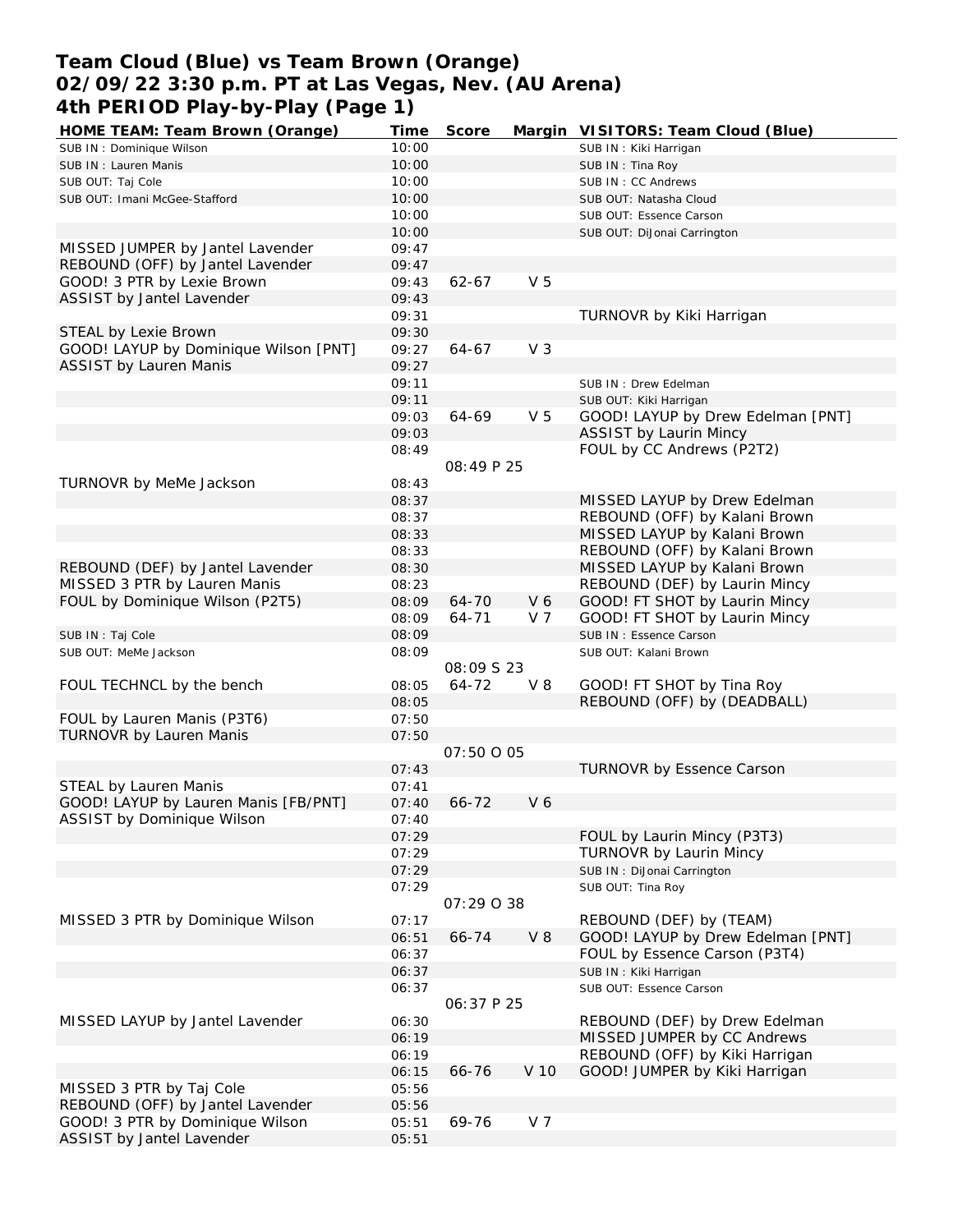# **Team Cloud (Blue) vs Team Brown (Orange) 02/09/22 3:30 p.m. PT at Las Vegas, Nev. (AU Arena) 4th PERIOD Play-by-Play (Page 2)**

| HOME TEAM: Team Brown (Orange)      | Time  | Score        |                | Margin VISITORS: Team Cloud (Blue)       |
|-------------------------------------|-------|--------------|----------------|------------------------------------------|
|                                     | 05:33 |              |                | TURNOVR by Kiki Harrigan                 |
| STEAL by Lexie Brown                | 05:31 |              |                |                                          |
| GOOD! LAYUP by Lexie Brown [FB/PNT] | 05:27 | $71 - 76$    | V <sub>5</sub> |                                          |
| ASSIST by Dominique Wilson          | 05:27 |              |                |                                          |
|                                     | 05:08 |              |                | TURNOVR by Kiki Harrigan                 |
|                                     |       |              |                |                                          |
| STEAL by Jantel Lavender            | 05:06 |              |                |                                          |
|                                     | 05:02 |              |                | FOUL by DiJonai Carrington (P1T5)        |
| TIMEOUT MEDIA                       | 05:02 |              |                |                                          |
| GOOD! FT SHOT by Lauren Manis       | 05:02 | $72 - 76$    | $V_4$          |                                          |
| GOOD! FT SHOT by Lauren Manis       | 05:02 | 73-76        | V <sub>3</sub> |                                          |
| SUB IN : MeMe Jackson               | 05:02 |              |                | SUB IN: Kalani Brown                     |
| SUB OUT: Dominique Wilson           | 05:02 |              |                | SUB IN: Essence Carson                   |
|                                     | 05:02 |              |                | SUB IN: Natasha Cloud                    |
|                                     | 05:02 |              |                | SUB IN: Shannon McCallum                 |
|                                     | 05:02 |              |                | SUB OUT: Drew Edelman                    |
|                                     | 05:02 |              |                |                                          |
|                                     |       |              |                | SUB OUT: Laurin Mincy                    |
|                                     | 05:02 |              |                | SUB OUT: Kiki Harrigan                   |
|                                     | 05:02 |              |                | SUB OUT: CC Andrews                      |
|                                     |       | 05:02 \$ 25  |                |                                          |
|                                     | 04:50 |              |                | TURNOVR by Kalani Brown                  |
| STEAL by Jantel Lavender            | 04:47 |              |                |                                          |
| MISSED 3 PTR by MeMe Jackson        | 04:40 |              |                | REBOUND (DEF) by Kalani Brown            |
| FOUL by Taj Cole (P4T7)             | 04:24 |              |                |                                          |
|                                     |       | 04:24 P 41   |                |                                          |
|                                     | 04:15 | 73-78        | V <sub>5</sub> | GOOD! LAYUP by Kalani Brown [PNT]        |
|                                     | 04:15 |              |                | ASSIST by DiJonai Carrington             |
|                                     |       |              |                |                                          |
| GOOD! LAYUP by Lauren Manis [PNT]   | 04:03 | 75-78        | V <sub>3</sub> |                                          |
| REBOUND (DEF) by Lauren Manis       | 03:46 |              |                | MISSED JUMPER by Shannon McCallum        |
| MISSED LAYUP by Jantel Lavender     | 03:34 |              |                |                                          |
| REBOUND (OFF) by Jantel Lavender    | 03:34 |              |                |                                          |
| MISSED FT SHOT by Jantel Lavender   | 03:32 |              |                | FOUL by Shannon McCallum (P1T6)          |
| REBOUND (OFF) by (DEADBALL)         | 03:32 |              |                |                                          |
| GOOD! FT SHOT by Jantel Lavender    | 03:32 | 76-78        | V <sub>2</sub> |                                          |
|                                     | 03:32 |              |                | SUB IN: Laurin Mincy                     |
|                                     | 03:32 |              |                | SUB OUT: Shannon McCallum                |
|                                     |       | 03:32 S 07   |                |                                          |
|                                     |       | C 04:24 P 05 |                |                                          |
|                                     | 03:22 | 76-80        | V <sub>4</sub> | GOOD! LAYUP by Essence Carson [PNT]      |
| MISSED JUMPER by Lauren Manis       | 03:01 |              |                | REBOUND (DEF) by Natasha Cloud           |
|                                     |       |              |                |                                          |
| <b>BLOCK by Lauren Manis</b>        | 02:41 |              |                | MISSED LAYUP by Laurin Mincy             |
| REBOUND (DEF) by Lauren Manis       | 02:38 |              |                |                                          |
| TURNOVR by MeMe Jackson             | 02:28 |              |                |                                          |
|                                     | 02:26 |              |                | STEAL by Essence Carson                  |
|                                     | 02:22 | 76-82        | V6             | GOOD! LAYUP by DiJonai Carrington [FB/PN |
|                                     | 02:22 |              |                | ASSIST by Essence Carson                 |
| TURNOVR by Jantel Lavender          | 02:05 |              |                |                                          |
|                                     | 02:04 |              |                | STEAL by Natasha Cloud                   |
| FOUL by MeMe Jackson (P2T8)         | 02:01 |              |                |                                          |
| SUB IN: Dominique Wilson            | 01:57 |              |                |                                          |
| SUB OUT: MeMe Jackson               | 01:57 |              |                |                                          |
|                                     |       | 02:01 P 09   |                |                                          |
|                                     |       |              |                |                                          |
| FOUL by Lauren Manis (P4T9)         | 01:42 |              |                | MISSED FT SHOT by Essence Carson         |
|                                     | 01:42 |              |                | REBOUND (OFF) by (DEADBALL)              |
|                                     | 01:42 | 76-83        | V <sub>7</sub> | GOOD! FT SHOT by Essence Carson          |
|                                     |       | 01:42 S 05   |                |                                          |
| MISSED JUMPER by Lauren Manis       | 01:23 |              |                |                                          |
| REBOUND (OFF) by Lauren Manis       | 01:23 |              |                |                                          |
| GOOD! JUMPER by Dominique Wilson    | 01:20 | 78-83        | V <sub>5</sub> |                                          |
| <b>ASSIST by Lauren Manis</b>       | 01:20 |              |                |                                          |
|                                     | 01:07 | 78-85        | V 7            | GOOD! LAYUP by Kalani Brown [PNT]        |
|                                     | 01:07 |              |                | ASSIST by Laurin Mincy                   |
|                                     |       |              |                |                                          |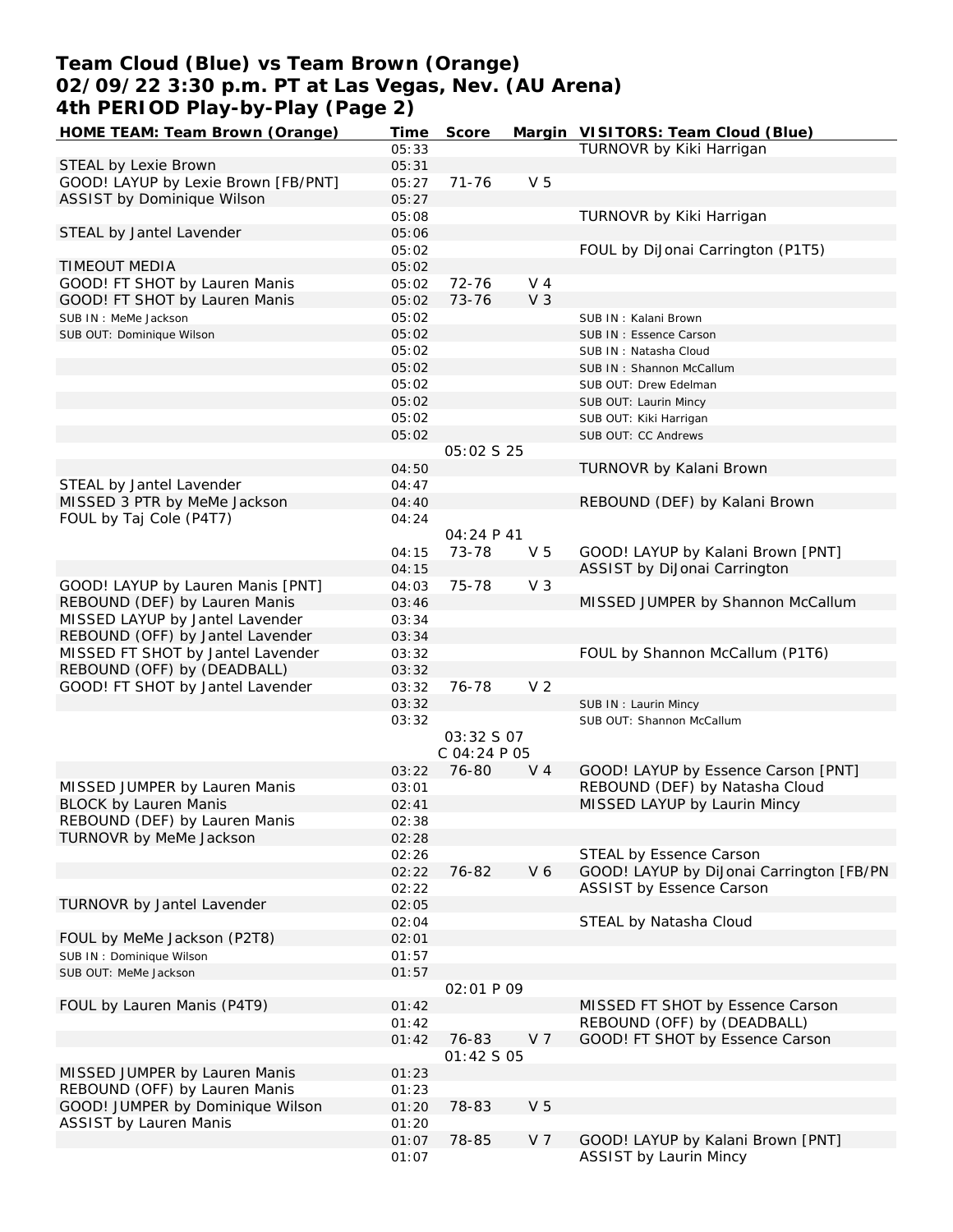# **Team Cloud (Blue) vs Team Brown (Orange) 02/09/22 3:30 p.m. PT at Las Vegas, Nev. (AU Arena) 4th PERIOD Play-by-Play (Page 3)**

| HOME TEAM: Team Brown (Orange)       | Time  | Score      |     | Margin VISITORS: Team Cloud (Blue) |
|--------------------------------------|-------|------------|-----|------------------------------------|
| MISSED 3 PTR by Taj Cole             | 00:46 |            |     | REBOUND (DEF) by Essence Carson    |
|                                      | 00:23 |            |     | FOUL by Natasha Cloud (P4T7)       |
|                                      | 00:23 |            |     | TURNOVR by Natasha Cloud           |
|                                      |       | 00:23 0 25 |     |                                    |
| MISSED LAYUP by Taj Cole             | 00:12 |            |     |                                    |
| REBOUND (OFF) by Jantel Lavender     | 00:12 |            |     |                                    |
| GOOD! LAYUP by Jantel Lavender [PNT] | 00:10 | 80-85      | V 5 |                                    |
| STEAL by Taj Cole                    | 00:04 |            |     | <b>TURNOVR by Natasha Cloud</b>    |
| TIMEOUT 30sec                        | 00:04 |            |     |                                    |

Team Cloud (Blue) 85, Team Brown (Orange) 80

|                                              | In | Off | 2nd     | Fast |        |                         |
|----------------------------------------------|----|-----|---------|------|--------|-------------------------|
| 4th period-only Paint T/O Chance Break Bench |    |     |         |      |        |                         |
| Team Cloud (Blue) 12                         |    |     | 3 2 2 7 |      |        | Score tied - 0 times.   |
| Team Brown (Orange) 10 10 11 4               |    |     |         |      | - 13 - | Lead changed - 0 times. |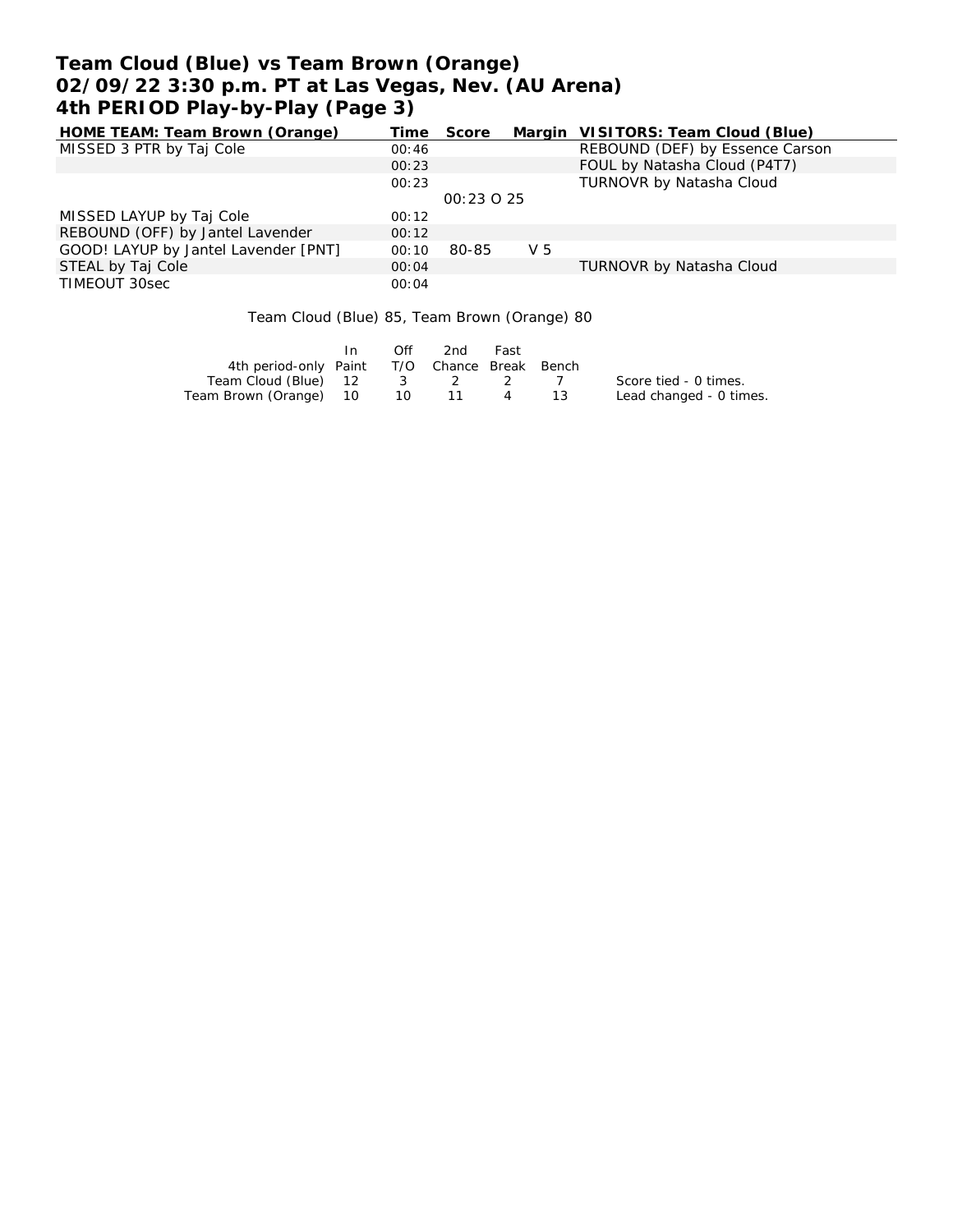### **Official Basketball Box Score -- 1st Period-Only Team Cloud (Blue) vs Team Brown (Orange) 02/09/22 3:30 p.m. PT at Las Vegas, Nev. (AU Arena)**

**Team Cloud (Blue) 23**

|                |                                                             |         | Total    | $3-$ Ptr              |         | Rebounds       |          |                |          |                |               |   |          |      |                      |
|----------------|-------------------------------------------------------------|---------|----------|-----------------------|---------|----------------|----------|----------------|----------|----------------|---------------|---|----------|------|----------------------|
| ##             | Player                                                      |         |          | FG-FGA FG-FGA  FT-FTA |         | Off Def Tot    |          |                | PF       | ΤP             | A             |   | TO BIK   | Stll | Min                  |
| 0 <sub>5</sub> | <b>Essence Carson</b>                                       | $\star$ | $1 - 3$  | $O - 1$               | $0 - 0$ | Ο              | 0        |                |          | ⌒              |               |   |          |      |                      |
| 09             | Natasha Cloud                                               | $\star$ | $2 - 3$  | $1 - 2$               | $0 - 0$ | O              | $\Omega$ | 0              |          | 5              | $\mathcal{P}$ |   | $\Omega$ |      | 10                   |
| 23             | Laurin Mincy                                                | $\star$ | $1 - 3$  | $O - 1$               | $0 - 0$ | O              | 0        |                |          | 2              | 0             | 0 | $\circ$  |      | 6                    |
| 24             | Kalani Brown                                                | $\star$ | $1 - 1$  | $0-0$                 | $0-0$   | 0              | 2        | $\overline{2}$ | 0        | $\overline{2}$ | $\Omega$      |   | $\Omega$ |      | 5                    |
| 41             | DiJonai Carrington                                          | $\star$ | $4 - 5$  | 1-1                   | $2 - 4$ |                |          | ∍              | O        | 11             | 0             | 3 | $\Omega$ |      |                      |
| 08             | Drew Edelman                                                |         | $0 - 0$  | $0 - 0$               | $0 - 0$ | O              | $\Omega$ | Ο              | O        | O              | 0             |   | $\Omega$ |      | 4                    |
| 12             | Kiki Harrigan                                               |         | $O - 1$  | $O - 1$               | $0 - 0$ | O              |          | 1              | Ω        | 0              | 0             | 0 | $\Omega$ |      | 6                    |
| 35             | Tina Roy                                                    |         | $0 - 1$  | $O - 1$               | 1-1     | $\Omega$       | $\Omega$ | 0              | $\Omega$ | 1              |               | O | $\Omega$ |      | 2                    |
|                | Team                                                        |         |          |                       |         |                | 1        | $\overline{2}$ |          |                |               |   |          |      |                      |
|                | Totals                                                      |         | $9 - 17$ | $2 - 7$               | $3 - 5$ | $\overline{2}$ | 5        | $\overline{7}$ | 3        | 23             | 4             |   |          | 3    |                      |
|                | FG $%$ :<br>52.9%<br>$9 - 17$<br>3FG %:<br>$2 - 7$<br>28.6% |         |          |                       |         |                |          |                |          |                |               |   |          |      | Deadball<br>Rebounds |

| $3FG \%$ : | $2 - 7$ | 28.6% |
|------------|---------|-------|
| $FT\%$ :   | $3 - 5$ | 60.0% |

### **Team Brown (Orange) 30**

|    |                                                                                           |         | Total     | 3-Ptr         |         | Rebounds       |                |                |                |                 |          |          |          |          |                           |
|----|-------------------------------------------------------------------------------------------|---------|-----------|---------------|---------|----------------|----------------|----------------|----------------|-----------------|----------|----------|----------|----------|---------------------------|
| ## | Player                                                                                    |         |           | FG-FGA FG-FGA | FT-FTA  | Off Def Tot    |                |                | PF             | TPI             | A        | TO       | Blk      | Stll     | Min                       |
| 04 | Lexie Brown                                                                               | $\star$ | $2 - 2$   | $1 - 1$       | $0 - 0$ | 0              | $\Omega$       | 0              |                | 5               |          |          | O        | $\Omega$ |                           |
| 07 | Jantel Lavender                                                                           | $\star$ | $4 - 6$   | $O-O$         | $2 - 2$ | $\overline{O}$ |                | 1              | O              | 10              |          | $\Omega$ | $\Omega$ | 0        | 7                         |
| 14 | Taj Cole                                                                                  | $\star$ | $1 - 2$   | $0 - 0$       | $0 - 0$ | O              |                |                |                | 2               | 4        | 2        | $\circ$  | 2        |                           |
| 34 | Imani McGee-Stafford                                                                      | $\star$ | $3 - 4$   | $0 - 0$       | $1 - 1$ | $\mathcal{O}$  |                |                | $\Omega$       | 7               |          |          | $\Omega$ | 1.       |                           |
| 90 | MeMe Jackson                                                                              | $\star$ | $0 - 2$   | $0 - 2$       | $0-0$   | $\overline{O}$ | $\Omega$       | $\overline{O}$ | $\Omega$       | O               | 4        | 0        | $\circ$  | 2        | 8                         |
| 25 | Lauren Manis                                                                              |         | $0 - 0$   | $0 - 0$       | $0 - 0$ | 1              |                | 2              | $\Omega$       | 0               | $\Omega$ |          | $\Omega$ | 0        | 5                         |
| 38 | Dominique Wilson                                                                          |         | $2 - 3$   | $2 - 2$       | $0 - 0$ | $\overline{O}$ |                | 1              | O              | $\overline{6}$  | 0        | $\Omega$ | $\Omega$ | 0        |                           |
| 52 | <b>Brittany Carter</b>                                                                    |         | $0 - 0$   | $0 - 0$       | $0-0$   | $\overline{O}$ | $\overline{O}$ | $\overline{O}$ | $\Omega$       | 0               | $\Omega$ |          | $\Omega$ | 0        | $\mathbf{1}$              |
|    | Team                                                                                      |         |           |               |         |                | 2              | 3              |                |                 |          |          |          |          |                           |
|    | <b>Totals</b>                                                                             |         | $12 - 19$ | $3 - 5$       | $3 - 3$ | $\overline{2}$ | 7              | 9              | $\overline{2}$ | 30 <sup>2</sup> | 11       | 6        | O        | 5        |                           |
|    | $12 - 19$<br>FG $%$ :<br>63.2%<br>3FG %:<br>$3 - 5$<br>60.0%<br>FT %:<br>$3 - 3$<br>100.0 |         |           |               |         |                |                |                |                |                 |          |          |          |          | Deadball<br>Rebounds<br>O |

Officials: Erik Aellig, Amir Ebrahimi, Brit White Technical fouls: Team Cloud (Blue)-None. Team Brown (Orange)-TEAM. Attendance:

| Score by periods    | 1st   2nd   3rd   4th |  | Total |
|---------------------|-----------------------|--|-------|
| Team Cloud (Blue)   |                       |  |       |
| Team Brown (Orange) |                       |  |       |

|        | In.   | Off | 2nd                    | Fast             |   |
|--------|-------|-----|------------------------|------------------|---|
| Points | Paint |     | T/O Chance Break Bench |                  |   |
| 96     | 8.    | 11  | $\mathcal{D}$          | - 2              |   |
| 95     | 14    | 14  | $\sqrt{ }$             | $\left( \right)$ | 6 |

Score tied - 2 times. Lead changed - 0 times. 1

Last FG - 96 1st-00:33, 95 1st-00:10. Largest lead - 96 None, 95 by 9 1st-04:28.

96 led for 00:00. 95 led for 39:19. Game was tied for -9:-19.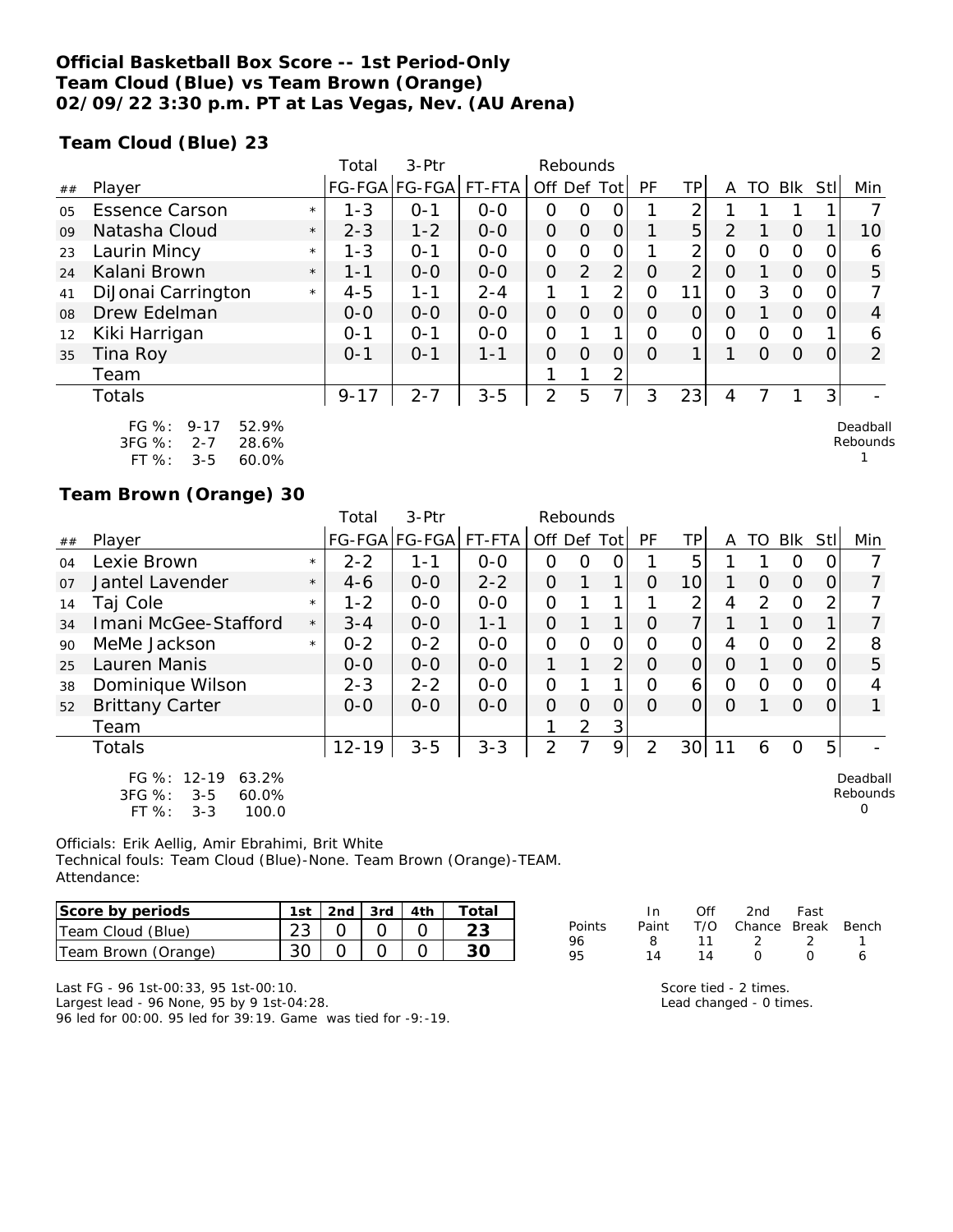### **Official Basketball Box Score -- 2nd Period-Only Team Cloud (Blue) vs Team Brown (Orange) 02/09/22 3:30 p.m. PT at Las Vegas, Nev. (AU Arena)**

**Team Cloud (Blue) 17**

|                |                                                                                      |         | Total    | $3-$ Ptr      |         | Rebounds       |                |                |          |                |                |          |            |      |                                  |
|----------------|--------------------------------------------------------------------------------------|---------|----------|---------------|---------|----------------|----------------|----------------|----------|----------------|----------------|----------|------------|------|----------------------------------|
| ##             | Player                                                                               |         |          | FG-FGA FG-FGA | FT-FTA  | Off Def Tot    |                |                | PF       | ΤP             | A              | TO       | <b>Blk</b> | Stll | Min                              |
| 0 <sub>5</sub> | <b>Essence Carson</b>                                                                | $\star$ | $0 - 3$  | $0 - 2$       | $0-0$   | Ω              |                | 1              |          | ი              | $\overline{2}$ |          | 0          |      |                                  |
| 09             | Natasha Cloud                                                                        | $\star$ | $0 - 1$  | $0 - 1$       | $0-0$   | $\mathcal{O}$  |                | 1              | 2        | $\overline{O}$ | $\Omega$       |          | $\Omega$   | 0    | $\overline{4}$                   |
| 23             | Laurin Mincy                                                                         | $\star$ | $2 - 3$  | $0-0$         | $0-0$   | O              | O              | 0              |          |                |                |          | 0          |      |                                  |
| 24             | Kalani Brown                                                                         | $\star$ | $3 - 4$  | $0 - 0$       | $0 - 0$ | $\overline{2}$ | 2              | 4              |          | $\overline{6}$ |                | 0        | $\Omega$   |      |                                  |
| 41             | DiJonai Carrington                                                                   | $\star$ | $2 - 6$  | $0 - 2$       | $1 - 1$ |                |                | 2              | O        | 5              | Ο              |          | 0          | O    |                                  |
| 08             | Drew Edelman                                                                         |         | $1 - 1$  | $0 - 0$       | $0-0$   | $\overline{O}$ | $\Omega$       | $\overline{O}$ | O        | $\overline{2}$ | 1              | $\Omega$ | $\Omega$   | O    |                                  |
| 12             | Kiki Harrigan                                                                        |         | $0-0$    | $0-0$         | $0-0$   |                | $\Omega$       | 1              | 0        | O              | Ο              |          |            |      | 3                                |
| 35             | Tina Roy                                                                             |         | $0 - 1$  | $O - 1$       | $0-0$   | $\overline{O}$ | $\overline{O}$ | $\overline{O}$ | 0        | $\overline{O}$ | $\Omega$       | 0        | $\Omega$   | Ω    | 2                                |
| 42             | Shannon McCallum                                                                     |         | $0-0$    | $0-0$         | $0-0$   | $\Omega$       |                | 1              | $\Omega$ | $\Omega$       | $\Omega$       | $\Omega$ | $\Omega$   | O    |                                  |
| 63             | <b>CC Andrews</b>                                                                    |         | $0 - 0$  | $0-0$         | $0-0$   | $\Omega$       | $\Omega$       | $\Omega$       |          | $\overline{O}$ | $\Omega$       | Ο        | $\Omega$   | 0    | 2                                |
|                | Team                                                                                 |         |          |               |         | $\overline{2}$ |                | 3              |          |                |                |          |            |      |                                  |
|                | <b>Totals</b>                                                                        |         | $8 - 19$ | $0 - 6$       | $1 - 1$ | 6              |                | 13             | 6        | 17             | 5              | 5        | 1          | 1    |                                  |
|                | FG %:<br>42.1%<br>$8 - 19$<br>3FG %:<br>0.0%<br>$0 - 6$<br>FT %:<br>100.0<br>$1 - 1$ |         |          |               |         |                |                |                |          |                |                |          |            |      | Deadball<br>Rebounds<br>$\Omega$ |

### **Team Brown (Orange) 16**

|                |                                                                                   |         | Total    | 3-Ptr                 |         | Rebounds    |          |                |                |                |          |          |          |          |                      |
|----------------|-----------------------------------------------------------------------------------|---------|----------|-----------------------|---------|-------------|----------|----------------|----------------|----------------|----------|----------|----------|----------|----------------------|
| ##             | Player                                                                            |         |          | FG-FGA FG-FGA  FT-FTA |         | Off Def Tot |          |                | PF             | ΤP             | A        |          | TO BIK   | Stll     | Min                  |
| 04             | Lexie Brown                                                                       | $\star$ | $0 - 2$  | $0 - 1$               | $0-0$   | Ω           |          | 1              | $\Omega$       | 0              |          | $\Omega$ | O        |          |                      |
| O <sub>7</sub> | Jantel Lavender                                                                   | $\star$ | $2 - 3$  | $0 - 0$               | $0 - 0$ | $\Omega$    |          | 1.             | O              | 4              | O        | $\Omega$ |          | $\Omega$ |                      |
| 14             | Taj Cole                                                                          | $\star$ | $1 - 2$  | $O - 1$               | $0-0$   | O           | $\Omega$ | 0              | $\overline{2}$ | $\overline{2}$ | $\Omega$ |          | $\Omega$ |          |                      |
| 34             | Imani McGee-Stafford                                                              | $\star$ | $0 - 1$  | $0 - 0$               | $0 - 0$ | 1.          | $\Omega$ | 1              | 3              | $\overline{O}$ | O        | 3        | $\Omega$ |          | 5                    |
| 90             | MeMe Jackson                                                                      | $\star$ | $0 - 2$  | $0 - 2$               | $0-0$   | O           |          | 1.             | Ω              | 0              | 0        | $\Omega$ | $\Omega$ |          |                      |
| 25             | Lauren Manis                                                                      |         | $3 - 5$  | $1 - 2$               | $1 - 2$ | 1           | 1        | $\overline{2}$ |                | 8              |          | $\Omega$ | $\Omega$ |          |                      |
| 38             | Dominique Wilson                                                                  |         | $O-O$    | $0 - 0$               | $2 - 2$ | O           | $\Omega$ | 0              | $\Omega$       | $\overline{2}$ |          | $\Omega$ | $\Omega$ | 2        | 4                    |
| 52             | <b>Brittany Carter</b>                                                            |         | $0 - 0$  | $0 - 0$               | $0 - 0$ | 0           | $\Omega$ | 0              | 0              | $\Omega$       | O        | $\Omega$ | $\Omega$ |          |                      |
|                | Team                                                                              |         |          |                       |         | 0           | 1        | 1              |                |                |          |          |          |          |                      |
|                | Totals                                                                            |         | $6 - 15$ | $1 - 6$               | $3 - 4$ | 2           | 5        | $\overline{7}$ | 6              | 16             | 3        | 4        |          | 4        |                      |
|                | FG %:<br>$6 - 15$<br>40.0%<br>3FG %:<br>16.7%<br>1-6<br>FT %:<br>75.0%<br>$3 - 4$ |         |          |                       |         |             |          |                |                |                |          |          |          |          | Deadball<br>Rebounds |

Officials: Erik Aellig, Amir Ebrahimi, Brit White

Technical fouls: Team Cloud (Blue)-None. Team Brown (Orange)-None. Attendance:

| Score by periods    | 1st   2nd   3rd   4th |  | Total |
|---------------------|-----------------------|--|-------|
| Team Cloud (Blue)   |                       |  |       |
| Team Brown (Orange) |                       |  |       |

| T/O Chance Break Bench |
|------------------------|
|                        |
| 1 $\cap$               |
|                        |

Last FG - 96 2nd-00:31, 95 2nd-00:10. Largest lead - 96 None, 95 by 14 2nd-05:19.

96 led for 00:00. 95 led for 19:55. Game was tied for 00:00.

Score tied - 0 times. Lead changed - 0 times.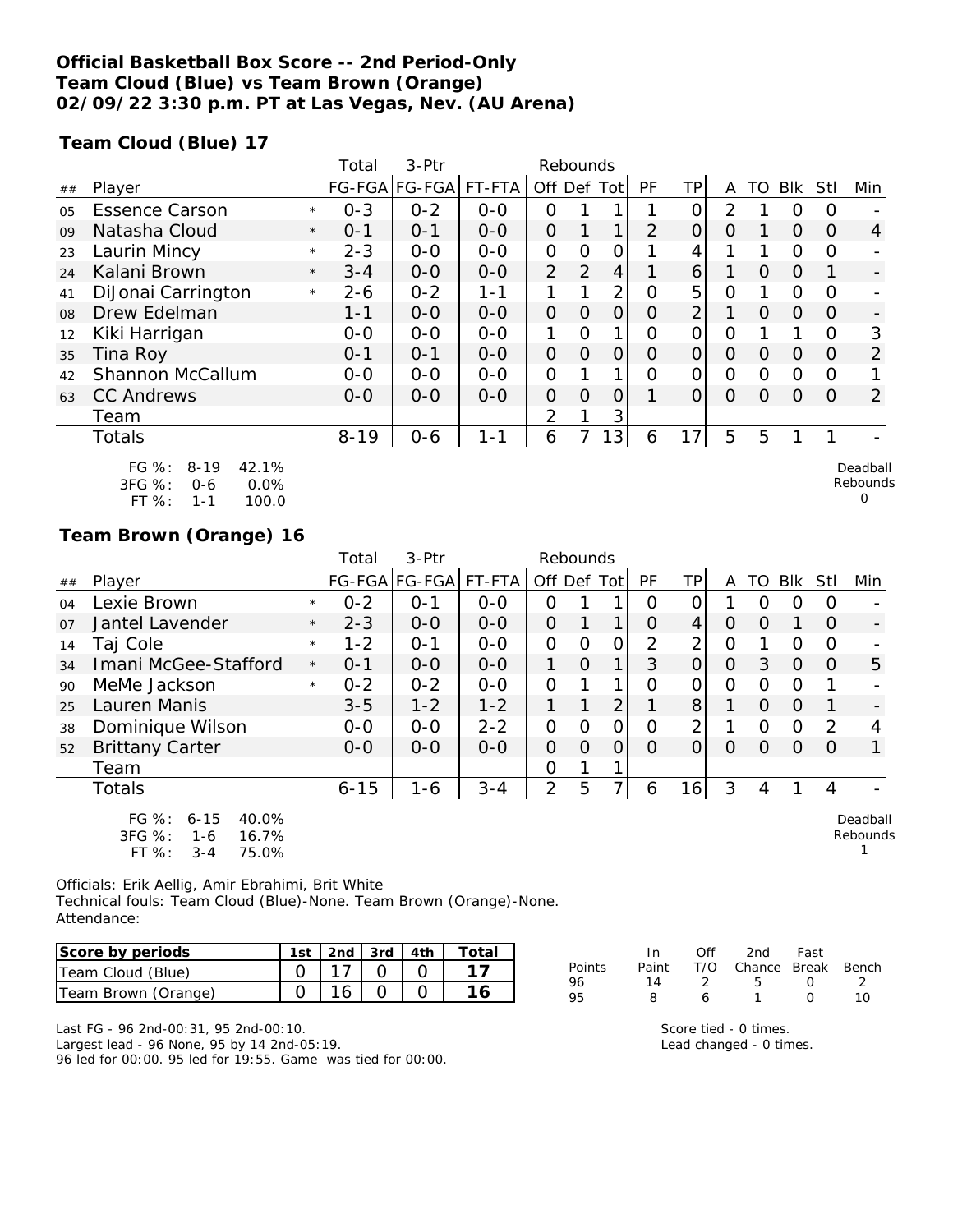### **Official Basketball Box Score -- 3rd Period-Only Team Cloud (Blue) vs Team Brown (Orange) 02/09/22 3:30 p.m. PT at Las Vegas, Nev. (AU Arena)**

**Team Cloud (Blue) 27**

|                |                                                                                 |         | Total     | $3-Ptr$       |         | Rebounds       |          |   |          |     |          |    |          |      |                               |
|----------------|---------------------------------------------------------------------------------|---------|-----------|---------------|---------|----------------|----------|---|----------|-----|----------|----|----------|------|-------------------------------|
| ##             | Player                                                                          |         |           | FG-FGA FG-FGA | FT-FTA  | Off Def Tot    |          |   | PF       | TPI | A        | TO | Blk      | Stll | Min                           |
| 0 <sub>5</sub> | <b>Essence Carson</b>                                                           | $\star$ | $1 - 3$   | $O-O$         | $1 - 2$ | O              | O        |   | 0        | 3   |          |    | $\Omega$ |      | 10                            |
| 09             | Natasha Cloud                                                                   | $\star$ | $1 - 3$   | $0 - 0$       | $2 - 2$ | Ο              | 2        | 2 | $\Omega$ | 4   | 4        |    |          |      | 10                            |
| 23             | Laurin Mincy                                                                    | $\star$ | 1 - 4     | $1 - 3$       | $0 - 0$ | Ο              |          |   | $\Omega$ | 3   |          |    |          |      | 6                             |
| 24             | Kalani Brown                                                                    | $\star$ | $2 - 3$   | $0 - 0$       | $0 - 0$ | $\overline{O}$ | 3        | 3 | $\Omega$ | 4   |          |    | $\Omega$ |      | 6                             |
| 41             | DiJonai Carrington                                                              | $\star$ | $3 - 6$   | $1 - 2$       | $0 - 0$ | 2              |          | 3 | Ω        |     |          |    | Ω        |      | 10                            |
| 08             | Drew Edelman                                                                    |         | $3 - 3$   | $0 - 0$       | $0 - 0$ |                | 3        | 4 |          | 6   | $\Omega$ |    | $\Omega$ |      | 6                             |
|                | Team                                                                            |         |           |               |         | 3              | $\Omega$ | 3 |          |     |          |    |          |      |                               |
|                | Totals                                                                          |         | $11 - 22$ | $2 - 5$       | $3 - 4$ | 6              | 9        | 5 |          | 27  |          |    |          | っ    |                               |
|                | FG %: 11-22 50.0%<br>$\sim$ $\sim$ $\sim$<br>$\sim$ $\sim$ $\sim$<br>$\sim$ $-$ |         |           |               |         |                |          |   |          |     |          |    |          |      | Deadball<br>والمستندم والمتال |

Rebounds 1

0

3FG %: 2-5 40.0% FT %: 3-4 75.0%

**Team Brown (Orange) 13**

|    |                                                                             |         | Total    | $3-Ptr$              |         | Rebounds    |                |   |    |     |   |    |            |          |                      |
|----|-----------------------------------------------------------------------------|---------|----------|----------------------|---------|-------------|----------------|---|----|-----|---|----|------------|----------|----------------------|
| ## | Player                                                                      |         |          | FG-FGA FG-FGA FT-FTA |         | Off Def Tot |                |   | PF | TP. | А | TO | <b>BIK</b> | Stl      | Min                  |
| 04 | Lexie Brown                                                                 | $\star$ | $2 - 3$  | $0 - 0$              | $0 - 0$ | 0           | Ω              | ი | Ω  | 4   |   | Ω  | 0          |          | 10                   |
| 07 | Jantel Lavender                                                             | $\star$ | $2 - 4$  | $0 - 0$              | $0 - 0$ | 1.          | Ο              | 1 |    | 4   | Ο |    | $\Omega$   | 0        |                      |
| 14 | Taj Cole                                                                    | $\star$ | $1 - 4$  | $0 - 0$              | $0 - 0$ | O           |                |   | Ω  | 2   | Ο |    | O          |          |                      |
| 34 | Imani McGee-Stafford                                                        | $\star$ | $0 - 0$  | $0 - 0$              | $0 - 0$ | O           |                | ◀ | 0  |     | 0 | O  | $\Omega$   | Ω        | 5                    |
| 90 | MeMe Jackson                                                                | $\star$ | $0 - 2$  | $O - 1$              | $O - O$ | 0           | Ω              | Ο |    |     | 0 |    | O          |          |                      |
| 25 | Lauren Manis                                                                |         | $1 - 3$  | $0 - 0$              | $1 - 1$ |             | $\overline{2}$ | 3 |    | 3   | 0 | O  | $\Omega$   | $\Omega$ | 6                    |
| 38 | Dominique Wilson                                                            |         | $0 - 1$  | $O - 1$              | $0 - 0$ | 0           |                | ◀ |    |     | 0 |    | Ο          |          | 5                    |
|    | Team                                                                        |         |          |                      |         | 0           | Ο              | 0 |    |     |   |    |            |          |                      |
|    | Totals                                                                      |         | $6 - 17$ | $0 - 2$              | $1 - 1$ | 2           | 5              | 7 | 4  | 13  |   | 4  | Ο          |          |                      |
|    | FG $%$ :<br>35.3%<br>$6 - 17$<br>$3FC.$ %<br>$0 - 2$<br>$\Omega$ $\Omega\%$ |         |          |                      |         |             |                |   |    |     |   |    |            |          | Deadball<br>Rebounds |

3FG %: 0-2 0.0% FT %: 1-1 100.0

Officials: Erik Aellig, Amir Ebrahimi, Brit White Technical fouls: Team Cloud (Blue)-None. Team Brown (Orange)-None. Attendance:

| Score by periods    | l st | 2nd | 3rd           | 4th | Total |          |       | Of  | 2nd    | Fast         |       |
|---------------------|------|-----|---------------|-----|-------|----------|-------|-----|--------|--------------|-------|
| Team Cloud (Blue)   |      |     | $\sim$ $\sim$ |     |       | Points   | Paint | T/C | Chance | <b>Break</b> | Bench |
| Team Brown (Orange) |      |     |               |     |       | 96<br>95 |       |     |        |              |       |

Last FG - 96 3rd-01:39, 95 3rd-01:24. Largest lead - 96 by 10 3rd-02:04, 95 by 14 2nd-05:19. 96 led for 16:10. 95 led for -6:-10. Game was tied for 00:00. Score tied - 0 times. Lead changed - 5 times.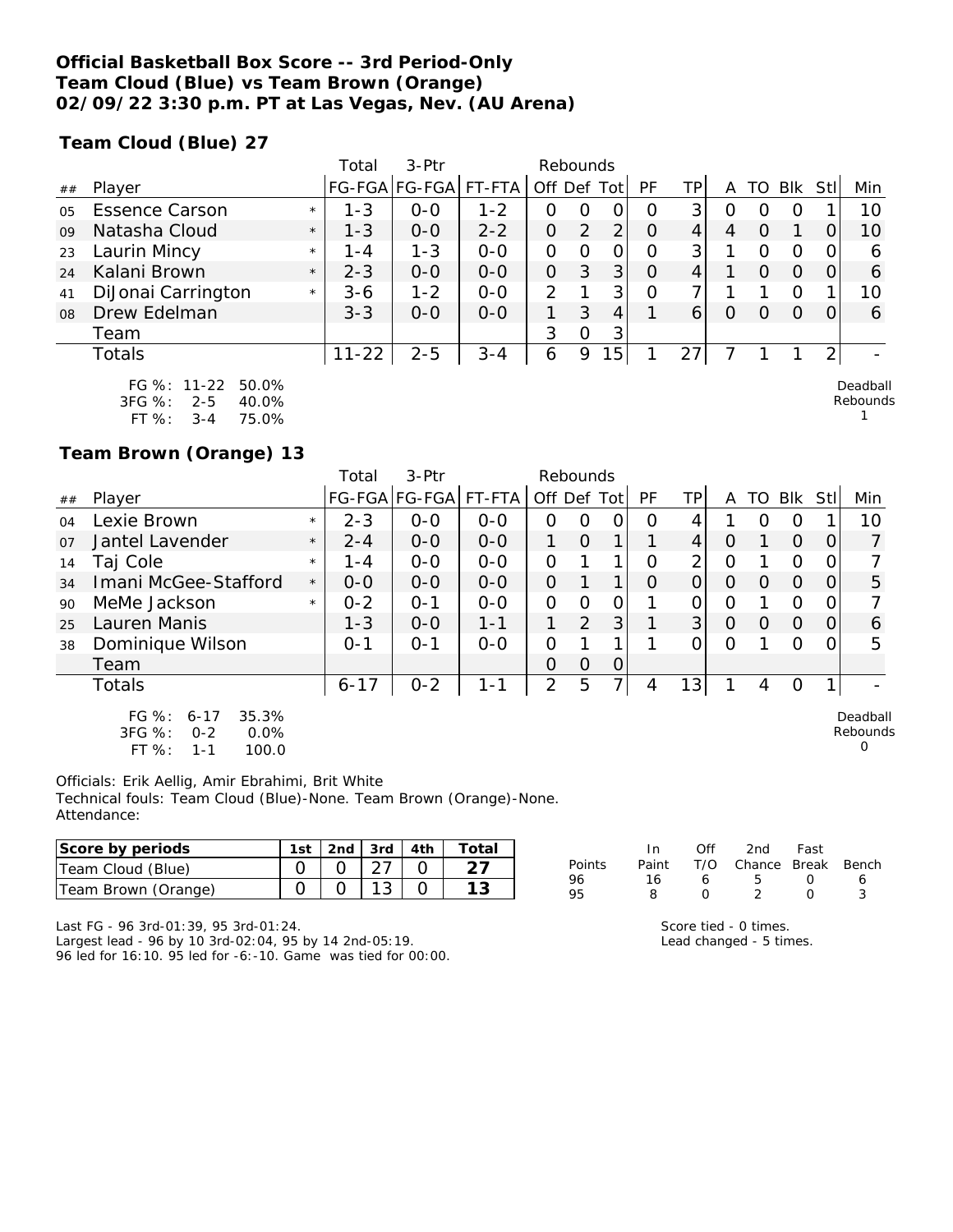### **Official Basketball Box Score -- 4th Period-Only Team Cloud (Blue) vs Team Brown (Orange) 02/09/22 3:30 p.m. PT at Las Vegas, Nev. (AU Arena)**

**Team Cloud (Blue) 18**

|    |                                                                                      |         | Total    | $3-$ Ptr              |         | Rebounds       |                |                |          |                |                |                |          |                |                           |
|----|--------------------------------------------------------------------------------------|---------|----------|-----------------------|---------|----------------|----------------|----------------|----------|----------------|----------------|----------------|----------|----------------|---------------------------|
| ## | Player                                                                               |         |          | FG-FGA FG-FGA  FT-FTA |         | Off Def Tot    |                |                | PF       | ΤP             | A              | TO             | Blk      | Stl            | Min                       |
| 05 | <b>Essence Carson</b>                                                                | $\star$ | $1 - 1$  | $0-0$                 | $1 - 2$ | 0              |                | 1              |          | 3              |                |                | O        |                | 6                         |
| 09 | Natasha Cloud                                                                        | $\star$ | $0 - 0$  | $0-0$                 | $0-0$   | $\overline{O}$ |                |                |          | 0              | $\Omega$       | $\overline{2}$ | $\Omega$ |                | 5                         |
| 23 | Laurin Mincy                                                                         | $\star$ | $0 - 1$  | $0 - 0$               | $2 - 2$ | O              |                |                |          | 2              | $\overline{2}$ |                | $\Omega$ |                | 8                         |
| 24 | Kalani Brown                                                                         | $\star$ | $2 - 4$  | $0-0$                 | $0-0$   | $\overline{2}$ |                | 3              | $\Omega$ | $\overline{4}$ | $\Omega$       |                | $\Omega$ | 0              | 6                         |
| 41 | DiJonai Carrington                                                                   | $\star$ | 1-1      | $0-0$                 | $0-0$   | O              | O              | 0              |          | 2              |                | 0              | $\Omega$ |                |                           |
| 08 | Drew Edelman                                                                         |         | $2 - 3$  | $O-O$                 | $0-0$   | $\overline{O}$ |                | $\mathbf 1$    | $\Omega$ | $\overline{4}$ | $\Omega$       | $\Omega$       | $\Omega$ | $\Omega$       | $\overline{4}$            |
| 12 | Kiki Harrigan                                                                        |         | $1 - 1$  | $O-O$                 | $O-O$   | 1              | $\overline{O}$ | 1 <sub>1</sub> | O        | $\overline{2}$ | $\overline{O}$ | 3              | $\Omega$ | O              | 2                         |
| 35 | Tina Roy                                                                             |         | $0 - 0$  | $0-0$                 | $1 - 1$ | $\overline{O}$ | $\Omega$       | $\overline{O}$ | O        | 1              | 0              | $\Omega$       | $\Omega$ | O              | $\overline{2}$            |
| 42 | Shannon McCallum                                                                     |         | $O - 1$  | $0 - 0$               | $0 - 0$ | 0              | O              | 0              |          | 0              | 0              | $\Omega$       | $\Omega$ | $\left($       |                           |
| 63 | <b>CC Andrews</b>                                                                    |         | $0 - 1$  | $0 - 0$               | $0 - 0$ | O              | O              | 0              |          | 0              | $\Omega$       | $\Omega$       | $\Omega$ | $\Omega$       | 4                         |
|    | Team                                                                                 |         |          |                       |         | Ο              |                |                |          |                |                |                |          |                |                           |
|    | <b>Totals</b>                                                                        |         | $7 - 13$ | $O-O$                 | $4 - 5$ | 3              | 6              | 9 <sub>l</sub> | 6        | 18             | 4              | 8              | $\Omega$ | $\overline{2}$ |                           |
|    | FG %:<br>$7 - 13$<br>53.8%<br>3FG %:<br>0.0%<br>$0 - 0$<br>FT %:<br>$4 - 5$<br>80.0% |         |          |                       |         |                |                |                |          |                |                |                |          |                | Deadball<br>Rebounds<br>2 |

### **Team Brown (Orange) 21**

|                |                                                                                             |         | Total    | 3-Ptr         |         | Rebounds       |                |                |          |                |               |               |                |                |                      |
|----------------|---------------------------------------------------------------------------------------------|---------|----------|---------------|---------|----------------|----------------|----------------|----------|----------------|---------------|---------------|----------------|----------------|----------------------|
| ##             | Player                                                                                      |         |          | FG-FGA FG-FGA | FT-FTA  | Off Def Tot    |                |                | PF       | TPI            | A             | TO.           | Blk            | Stll           | Min                  |
| 04             | Lexie Brown                                                                                 | $\star$ | $2 - 2$  | 1 - 1         | $0 - 0$ | 0              | 0              | 0              | O        | 5              | O             | $\left($      | O              |                | 10                   |
| O <sub>7</sub> | Jantel Lavender                                                                             | $\star$ | $1 - 4$  | $0 - 0$       | $1 - 2$ | 4              | 1              | 5              | $\Omega$ | 3 <sup>1</sup> | $\mathcal{P}$ |               | $\Omega$       | $\overline{2}$ | 10                   |
| 14             | Taj Cole                                                                                    | $\star$ | $0 - 3$  | $0 - 2$       | $0 - 0$ | $\Omega$       | O              | O              |          | Ω              | O             | Ω             | $\overline{O}$ |                | 8                    |
| 90             | MeMe Jackson                                                                                | $\star$ | $O - 1$  | $O - 1$       | $0 - 0$ | $\Omega$       | $\Omega$       | $\overline{O}$ |          | $\Omega$       | $\Omega$      | $\mathcal{D}$ | $\Omega$       | $\Omega$       | 4                    |
| 25             | Lauren Manis                                                                                |         | $2 - 5$  | $O - 1$       | $2 - 2$ |                | 2              | 3 <sup>1</sup> | 2        | 6              | 2             |               |                |                | 10                   |
| 38             | Dominique Wilson                                                                            |         | $3 - 4$  | $1 - 2$       | $0 - 0$ | $\overline{O}$ | 0              | $\overline{O}$ |          | 7 <sub>1</sub> | 2             | O             | $\Omega$       | $\Omega$       | 6                    |
|                | Team                                                                                        |         |          |               |         | O              | $\overline{O}$ | 0              |          |                |               |               |                |                |                      |
|                | Totals                                                                                      |         | $8 - 19$ | $2 - 7$       | $3 - 4$ | 5              | 3              | 8              | 5        | 21             | 6             | 4             |                | $6 \mid$       |                      |
|                | $FG \%$ :<br>$8 - 19$<br>42.1%<br>3FG %:<br>28.6%<br>$2 - 7$<br>$FT$ %:<br>75.0%<br>$3 - 4$ |         |          |               |         |                |                |                |          |                |               |               |                |                | Deadball<br>Rebounds |

Officials: Erik Aellig, Amir Ebrahimi, Brit White Technical fouls: Team Cloud (Blue)-None. Team Brown (Orange)-TEAM. Attendance:

| Score by periods    |  | 1st   2nd   3rd   4th | Total |
|---------------------|--|-----------------------|-------|
| Team Cloud (Blue)   |  |                       |       |
| Team Brown (Orange) |  |                       |       |

|        | In. | Off | 2nd Fast                     |                |    |
|--------|-----|-----|------------------------------|----------------|----|
| Points |     |     | Paint T/O Chance Break Bench |                |    |
| 96     | 12  | -3. | $\sim$ 2                     | $\overline{2}$ |    |
| 95     | 10  | 1 N | - 11                         | Δ              | 13 |
|        |     |     |                              |                |    |

Last FG - 96 4th-01:07, 95 4th-00:10. Largest lead - 96 by 10 3rd-02:04, 95 by 14 2nd-05:19. 96 led for 00:00. 95 led for 00:00. Game was tied for 00:00. Score tied - 0 times. Lead changed - 0 times.